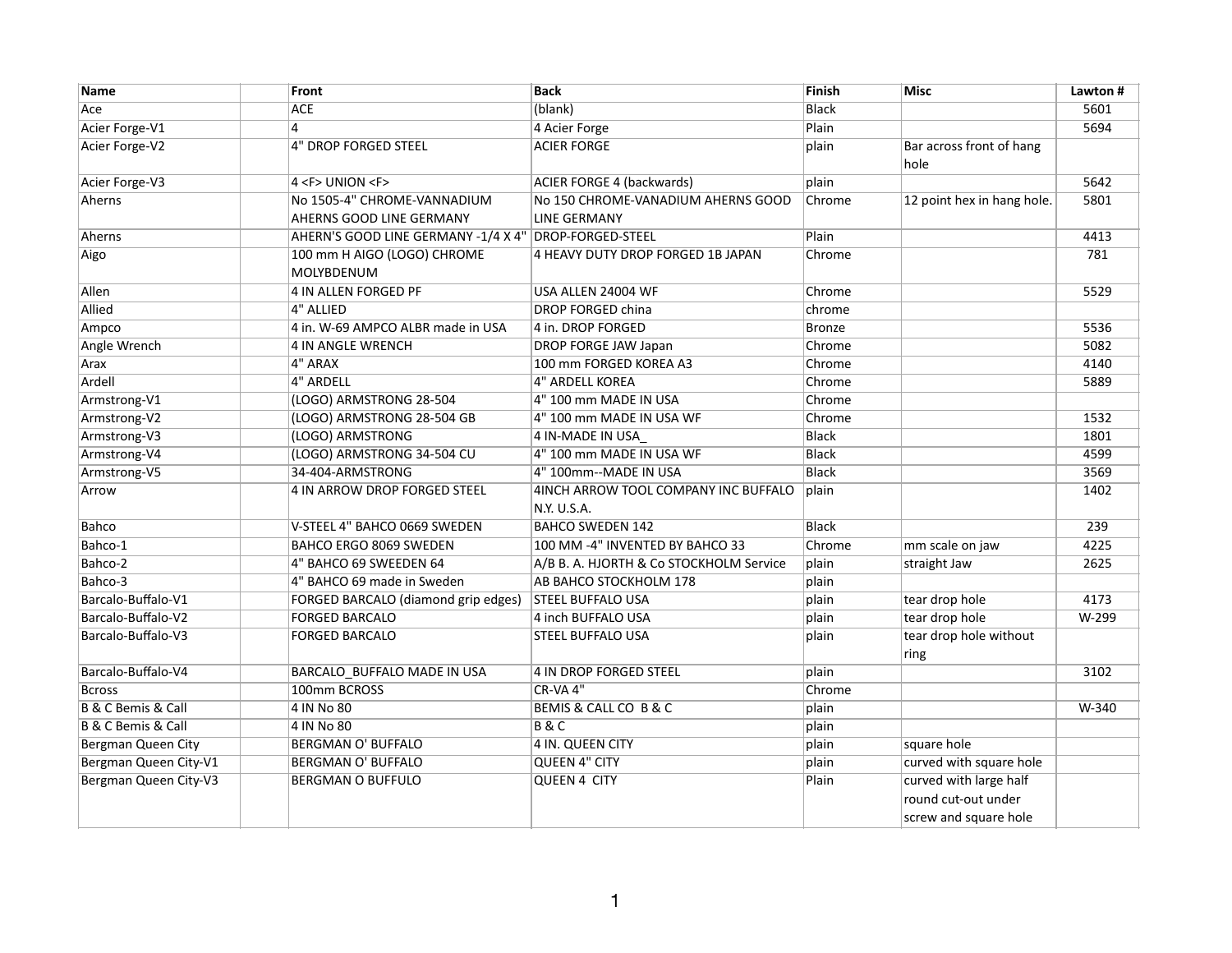| round cut-out under<br>screw & square hole<br>12 pt hole<br>1680<br>Bet'r-Grip-V1<br>4 IN. BET'R -GRIP FORGED STEEL D.B.S<br>4 IN. J. P. DANIELSON CO. JAMESTOWN N.Y.<br>plain<br>U.S.A.<br>Bet'r-Grip-V2<br>4 IN. BET'R -GRIP FORGED STEEL G.5.S.<br>4 IN. J. P. DANIELSON CO. JAMESTOWN N.Y.<br>12 pt hole<br>plain<br><b>U.S.A.</b><br>Bet'r-Grip-V3<br>4 IN BET'R-GRIP MADE IN U.S.A.<br>4 IN FORGED VANADIUM STEEL 5/16"<br>12 pt hole<br>2615<br>plain<br>4IN. FORGED VANADIUM STEEL M-1-O<br>12 pt hole<br>Bet'r-Grip Dunlap<br>4IN. BET'R-GRIP DUNLAP 12.1 MADE IN<br>plain<br>5838<br>U.S.A.<br>Bet'r-Grip J. P. Danielson<br>4 IN. BET'R-GRIP J. P. DANIELSON CO.<br>4IN. FORGED VANADIUM STEEL W7.2<br>12 pt hole<br>1912<br>plain<br>INC. JAMESTOWN N.Y. U.S.A.<br>Bet'r-Grip Merit<br>4IN. FORGED VANADIUM STEEL 5/16 IN.<br>5294<br>4IN. BET'R-GRIP MERIT MADE IN U.S.A.<br>plain<br>12 pt hole<br>5877<br>Billings 77-4-V1<br>77-4 BILLINGS VITALOY®<br>HARTFORD, CONN <b> MADE IN U.S.A.<br/>chrome<br/>Billings 77-4-V2<br/>77-4 BILLINGS VITALOY®<br/>HARTFORD, CONN <b> MADE IN U.S.A.<br/>plain<br/>Billings 78-4-V3<br/>78-4--BILLINGS<sup>®</sup><br/>HARTFORD, CONN <b> MADE IN U.S.A.<br/>plain<br/>3343<br/>Billings 78-4-V4<br/>78-4-------BILLINGS<br/>FORGED STEEL U.S.A. 1<br/>plain<br/>1635<br/>Blackhawk<br/>2634<br/>4 IN BLACKHAWK AW-1004<br/>FORGED ALLOY STEEL U.S.A.<br/>chrome<br/>Blackhawk<br/>3574<br/>4 IN-BLACKHAWK-U.S.A.<br/>FORGED--AW-1004--ALLOY<br/>chrome<br/>3375<br/>Blackhawk<br/>4 IN ALLOY STEEL-AW-1004<br/>4 IN BLACKHAWK MFG. CO. AW-1004<br/>plain<br/>Blackhawk<br/><b>FORGED ALLOY STEEL</b><br/>chrome<br/>AW-1004 BLACKHAWK USA<br/>Blackhawk<br/>4 INCH BLACKHAWK USA DK<br/>100mm AW-1004-1 USA WF<br/>3033<br/>chrome<br/>Blackhawk<br/>5717<br/>4 IN BLACKHAWK 100mm GD<br/>ALLOY AW-1004 STEEL JAPAN<br/>chrome<br/>Blackhawk<br/>4 INCH BLACKHAWK USA UB<br/>large head<br/>5202<br/>100mm AW-1004-1 FORGED USA WF<br/>chrome<br/>Blackhawk<br/>AW-1004 BLACKHAWK USA<br/>FORGED ALLOY STEEL AB<br/>3756<br/>chrome<br/><b>Blank</b><br/>(blank)<br/>(blank)<br/>chrome<br/>(blank) 25<br/>Blank<br/>(blank) 1CB<br/>5892<br/>chrome<br/>265-4 69<br/>5785<br/>Bluegrass<br/><b>BLUE GRASS</b><br/>chrome<br/>3965<br/><b>Bluegrass</b><br/>BG266-4 BLUE GRASS MADE IN U.S.A.<br/><b>Blank</b><br/>blue viynal sleeve<br/>chrome<br/>1735<br/><b>Blue-Point</b><br/>4 IN 100mm BLUE-POINT DA 24 ALLOY<br/>4 IN 100mm BLUE-POINT DA 24 ALLOY STEEL<br/>black<br/>STEEL MADE IN U.S.A.<br/>MADE IN U.S.A. 8<br/>4 IN. BLUE-POINT DA24 MADE IN U.S.A.4 BLUE-POINT DA24 B DROP FORGED<br/>plain<br/><b>Blue-Point</b><br/>IN.<br/><b>Blue-Point</b><br/>&lt;4 IN&gt; BLUE-POINT =GAJ4= Spain<br/>706<br/>spain NO HAMMERING NO EXTENSIONS BLUE- black<br/>POINT 100mm<br/>4" FORGED BLUE-POINT ALLOY STEEL<br/>4" SNAP-ON TOOLS CORP. KENOSHA,<br/>4276<br/><b>Blue-Point Snap-On</b><br/>chrome<br/>MADE IN U.S.A.<br/><b>WISCONSIN K</b><br/><b>Blue-Point Snap-On</b><br/>4" FORGED BLUE-POINT ALLOY STEEL<br/>4" SNAP-ON TOOLS CORP. KENOSHA,<br/>3680<br/>black<br/>MADE IN U.S.A. A59<br/><b>WISCONSIN 55</b><br/>BODMANN 1/4 X 4"<br/><b>DROP-FORGED STEEL</b><br/><b>Bodmann</b><br/>plain<br/>2610<br/>2407<br/>Boker<br/>4 IN--BOKER--U.S.A.<br/>FORGED--6W-4 -- ALLOY<br/>chrome<br/><b>Boker</b><br/><b>BOKER U.S.A</b><br/>unmarked<br/>3962<br/>chrome</b></b></b> | Bergman Queen City-V2 | <b>BERGMAN O' BUFFALO</b> | <b>QUEEN 4 CITY</b> | plain  | curved with small half | W616 |
|----------------------------------------------------------------------------------------------------------------------------------------------------------------------------------------------------------------------------------------------------------------------------------------------------------------------------------------------------------------------------------------------------------------------------------------------------------------------------------------------------------------------------------------------------------------------------------------------------------------------------------------------------------------------------------------------------------------------------------------------------------------------------------------------------------------------------------------------------------------------------------------------------------------------------------------------------------------------------------------------------------------------------------------------------------------------------------------------------------------------------------------------------------------------------------------------------------------------------------------------------------------------------------------------------------------------------------------------------------------------------------------------------------------------------------------------------------------------------------------------------------------------------------------------------------------------------------------------------------------------------------------------------------------------------------------------------------------------------------------------------------------------------------------------------------------------------------------------------------------------------------------------------------------------------------------------------------------------------------------------------------------------------------------------------------------------------------------------------------------------------------------------------------------------------------------------------------------------------------------------------------------------------------------------------------------------------------------------------------------------------------------------------------------------------------------------------------------------------------------------------------------------------------------------------------------------------------------------------------------------------------------------------------------------------------------------------------------------------------------------------------------------------------------------------------------------------------------------------------------------------------------------------------------------------------------------------------------------------------------------------------------------------------------------------------------------------------------------------------------------------------------------------------------------------------------------------------------------------------------------------------------------------------------------------------------------------------------------------------------------------------------------------------------------------------------------------|-----------------------|---------------------------|---------------------|--------|------------------------|------|
|                                                                                                                                                                                                                                                                                                                                                                                                                                                                                                                                                                                                                                                                                                                                                                                                                                                                                                                                                                                                                                                                                                                                                                                                                                                                                                                                                                                                                                                                                                                                                                                                                                                                                                                                                                                                                                                                                                                                                                                                                                                                                                                                                                                                                                                                                                                                                                                                                                                                                                                                                                                                                                                                                                                                                                                                                                                                                                                                                                                                                                                                                                                                                                                                                                                                                                                                                                                                                                                    |                       |                           |                     |        |                        |      |
|                                                                                                                                                                                                                                                                                                                                                                                                                                                                                                                                                                                                                                                                                                                                                                                                                                                                                                                                                                                                                                                                                                                                                                                                                                                                                                                                                                                                                                                                                                                                                                                                                                                                                                                                                                                                                                                                                                                                                                                                                                                                                                                                                                                                                                                                                                                                                                                                                                                                                                                                                                                                                                                                                                                                                                                                                                                                                                                                                                                                                                                                                                                                                                                                                                                                                                                                                                                                                                                    |                       |                           |                     |        |                        |      |
|                                                                                                                                                                                                                                                                                                                                                                                                                                                                                                                                                                                                                                                                                                                                                                                                                                                                                                                                                                                                                                                                                                                                                                                                                                                                                                                                                                                                                                                                                                                                                                                                                                                                                                                                                                                                                                                                                                                                                                                                                                                                                                                                                                                                                                                                                                                                                                                                                                                                                                                                                                                                                                                                                                                                                                                                                                                                                                                                                                                                                                                                                                                                                                                                                                                                                                                                                                                                                                                    |                       |                           |                     |        |                        |      |
|                                                                                                                                                                                                                                                                                                                                                                                                                                                                                                                                                                                                                                                                                                                                                                                                                                                                                                                                                                                                                                                                                                                                                                                                                                                                                                                                                                                                                                                                                                                                                                                                                                                                                                                                                                                                                                                                                                                                                                                                                                                                                                                                                                                                                                                                                                                                                                                                                                                                                                                                                                                                                                                                                                                                                                                                                                                                                                                                                                                                                                                                                                                                                                                                                                                                                                                                                                                                                                                    |                       |                           |                     |        |                        |      |
|                                                                                                                                                                                                                                                                                                                                                                                                                                                                                                                                                                                                                                                                                                                                                                                                                                                                                                                                                                                                                                                                                                                                                                                                                                                                                                                                                                                                                                                                                                                                                                                                                                                                                                                                                                                                                                                                                                                                                                                                                                                                                                                                                                                                                                                                                                                                                                                                                                                                                                                                                                                                                                                                                                                                                                                                                                                                                                                                                                                                                                                                                                                                                                                                                                                                                                                                                                                                                                                    |                       |                           |                     |        |                        |      |
|                                                                                                                                                                                                                                                                                                                                                                                                                                                                                                                                                                                                                                                                                                                                                                                                                                                                                                                                                                                                                                                                                                                                                                                                                                                                                                                                                                                                                                                                                                                                                                                                                                                                                                                                                                                                                                                                                                                                                                                                                                                                                                                                                                                                                                                                                                                                                                                                                                                                                                                                                                                                                                                                                                                                                                                                                                                                                                                                                                                                                                                                                                                                                                                                                                                                                                                                                                                                                                                    |                       |                           |                     |        |                        |      |
|                                                                                                                                                                                                                                                                                                                                                                                                                                                                                                                                                                                                                                                                                                                                                                                                                                                                                                                                                                                                                                                                                                                                                                                                                                                                                                                                                                                                                                                                                                                                                                                                                                                                                                                                                                                                                                                                                                                                                                                                                                                                                                                                                                                                                                                                                                                                                                                                                                                                                                                                                                                                                                                                                                                                                                                                                                                                                                                                                                                                                                                                                                                                                                                                                                                                                                                                                                                                                                                    |                       |                           |                     |        |                        |      |
|                                                                                                                                                                                                                                                                                                                                                                                                                                                                                                                                                                                                                                                                                                                                                                                                                                                                                                                                                                                                                                                                                                                                                                                                                                                                                                                                                                                                                                                                                                                                                                                                                                                                                                                                                                                                                                                                                                                                                                                                                                                                                                                                                                                                                                                                                                                                                                                                                                                                                                                                                                                                                                                                                                                                                                                                                                                                                                                                                                                                                                                                                                                                                                                                                                                                                                                                                                                                                                                    |                       |                           |                     |        |                        |      |
|                                                                                                                                                                                                                                                                                                                                                                                                                                                                                                                                                                                                                                                                                                                                                                                                                                                                                                                                                                                                                                                                                                                                                                                                                                                                                                                                                                                                                                                                                                                                                                                                                                                                                                                                                                                                                                                                                                                                                                                                                                                                                                                                                                                                                                                                                                                                                                                                                                                                                                                                                                                                                                                                                                                                                                                                                                                                                                                                                                                                                                                                                                                                                                                                                                                                                                                                                                                                                                                    |                       |                           |                     |        |                        |      |
|                                                                                                                                                                                                                                                                                                                                                                                                                                                                                                                                                                                                                                                                                                                                                                                                                                                                                                                                                                                                                                                                                                                                                                                                                                                                                                                                                                                                                                                                                                                                                                                                                                                                                                                                                                                                                                                                                                                                                                                                                                                                                                                                                                                                                                                                                                                                                                                                                                                                                                                                                                                                                                                                                                                                                                                                                                                                                                                                                                                                                                                                                                                                                                                                                                                                                                                                                                                                                                                    |                       |                           |                     |        |                        |      |
|                                                                                                                                                                                                                                                                                                                                                                                                                                                                                                                                                                                                                                                                                                                                                                                                                                                                                                                                                                                                                                                                                                                                                                                                                                                                                                                                                                                                                                                                                                                                                                                                                                                                                                                                                                                                                                                                                                                                                                                                                                                                                                                                                                                                                                                                                                                                                                                                                                                                                                                                                                                                                                                                                                                                                                                                                                                                                                                                                                                                                                                                                                                                                                                                                                                                                                                                                                                                                                                    |                       |                           |                     |        |                        |      |
|                                                                                                                                                                                                                                                                                                                                                                                                                                                                                                                                                                                                                                                                                                                                                                                                                                                                                                                                                                                                                                                                                                                                                                                                                                                                                                                                                                                                                                                                                                                                                                                                                                                                                                                                                                                                                                                                                                                                                                                                                                                                                                                                                                                                                                                                                                                                                                                                                                                                                                                                                                                                                                                                                                                                                                                                                                                                                                                                                                                                                                                                                                                                                                                                                                                                                                                                                                                                                                                    |                       |                           |                     |        |                        |      |
|                                                                                                                                                                                                                                                                                                                                                                                                                                                                                                                                                                                                                                                                                                                                                                                                                                                                                                                                                                                                                                                                                                                                                                                                                                                                                                                                                                                                                                                                                                                                                                                                                                                                                                                                                                                                                                                                                                                                                                                                                                                                                                                                                                                                                                                                                                                                                                                                                                                                                                                                                                                                                                                                                                                                                                                                                                                                                                                                                                                                                                                                                                                                                                                                                                                                                                                                                                                                                                                    |                       |                           |                     |        |                        |      |
|                                                                                                                                                                                                                                                                                                                                                                                                                                                                                                                                                                                                                                                                                                                                                                                                                                                                                                                                                                                                                                                                                                                                                                                                                                                                                                                                                                                                                                                                                                                                                                                                                                                                                                                                                                                                                                                                                                                                                                                                                                                                                                                                                                                                                                                                                                                                                                                                                                                                                                                                                                                                                                                                                                                                                                                                                                                                                                                                                                                                                                                                                                                                                                                                                                                                                                                                                                                                                                                    |                       |                           |                     |        |                        |      |
|                                                                                                                                                                                                                                                                                                                                                                                                                                                                                                                                                                                                                                                                                                                                                                                                                                                                                                                                                                                                                                                                                                                                                                                                                                                                                                                                                                                                                                                                                                                                                                                                                                                                                                                                                                                                                                                                                                                                                                                                                                                                                                                                                                                                                                                                                                                                                                                                                                                                                                                                                                                                                                                                                                                                                                                                                                                                                                                                                                                                                                                                                                                                                                                                                                                                                                                                                                                                                                                    |                       |                           |                     |        |                        |      |
|                                                                                                                                                                                                                                                                                                                                                                                                                                                                                                                                                                                                                                                                                                                                                                                                                                                                                                                                                                                                                                                                                                                                                                                                                                                                                                                                                                                                                                                                                                                                                                                                                                                                                                                                                                                                                                                                                                                                                                                                                                                                                                                                                                                                                                                                                                                                                                                                                                                                                                                                                                                                                                                                                                                                                                                                                                                                                                                                                                                                                                                                                                                                                                                                                                                                                                                                                                                                                                                    |                       |                           |                     |        |                        |      |
|                                                                                                                                                                                                                                                                                                                                                                                                                                                                                                                                                                                                                                                                                                                                                                                                                                                                                                                                                                                                                                                                                                                                                                                                                                                                                                                                                                                                                                                                                                                                                                                                                                                                                                                                                                                                                                                                                                                                                                                                                                                                                                                                                                                                                                                                                                                                                                                                                                                                                                                                                                                                                                                                                                                                                                                                                                                                                                                                                                                                                                                                                                                                                                                                                                                                                                                                                                                                                                                    |                       |                           |                     |        |                        |      |
|                                                                                                                                                                                                                                                                                                                                                                                                                                                                                                                                                                                                                                                                                                                                                                                                                                                                                                                                                                                                                                                                                                                                                                                                                                                                                                                                                                                                                                                                                                                                                                                                                                                                                                                                                                                                                                                                                                                                                                                                                                                                                                                                                                                                                                                                                                                                                                                                                                                                                                                                                                                                                                                                                                                                                                                                                                                                                                                                                                                                                                                                                                                                                                                                                                                                                                                                                                                                                                                    |                       |                           |                     |        |                        |      |
|                                                                                                                                                                                                                                                                                                                                                                                                                                                                                                                                                                                                                                                                                                                                                                                                                                                                                                                                                                                                                                                                                                                                                                                                                                                                                                                                                                                                                                                                                                                                                                                                                                                                                                                                                                                                                                                                                                                                                                                                                                                                                                                                                                                                                                                                                                                                                                                                                                                                                                                                                                                                                                                                                                                                                                                                                                                                                                                                                                                                                                                                                                                                                                                                                                                                                                                                                                                                                                                    |                       |                           |                     |        |                        |      |
|                                                                                                                                                                                                                                                                                                                                                                                                                                                                                                                                                                                                                                                                                                                                                                                                                                                                                                                                                                                                                                                                                                                                                                                                                                                                                                                                                                                                                                                                                                                                                                                                                                                                                                                                                                                                                                                                                                                                                                                                                                                                                                                                                                                                                                                                                                                                                                                                                                                                                                                                                                                                                                                                                                                                                                                                                                                                                                                                                                                                                                                                                                                                                                                                                                                                                                                                                                                                                                                    |                       |                           |                     |        |                        |      |
|                                                                                                                                                                                                                                                                                                                                                                                                                                                                                                                                                                                                                                                                                                                                                                                                                                                                                                                                                                                                                                                                                                                                                                                                                                                                                                                                                                                                                                                                                                                                                                                                                                                                                                                                                                                                                                                                                                                                                                                                                                                                                                                                                                                                                                                                                                                                                                                                                                                                                                                                                                                                                                                                                                                                                                                                                                                                                                                                                                                                                                                                                                                                                                                                                                                                                                                                                                                                                                                    |                       |                           |                     |        |                        |      |
|                                                                                                                                                                                                                                                                                                                                                                                                                                                                                                                                                                                                                                                                                                                                                                                                                                                                                                                                                                                                                                                                                                                                                                                                                                                                                                                                                                                                                                                                                                                                                                                                                                                                                                                                                                                                                                                                                                                                                                                                                                                                                                                                                                                                                                                                                                                                                                                                                                                                                                                                                                                                                                                                                                                                                                                                                                                                                                                                                                                                                                                                                                                                                                                                                                                                                                                                                                                                                                                    |                       |                           |                     |        |                        |      |
|                                                                                                                                                                                                                                                                                                                                                                                                                                                                                                                                                                                                                                                                                                                                                                                                                                                                                                                                                                                                                                                                                                                                                                                                                                                                                                                                                                                                                                                                                                                                                                                                                                                                                                                                                                                                                                                                                                                                                                                                                                                                                                                                                                                                                                                                                                                                                                                                                                                                                                                                                                                                                                                                                                                                                                                                                                                                                                                                                                                                                                                                                                                                                                                                                                                                                                                                                                                                                                                    |                       |                           |                     |        |                        |      |
|                                                                                                                                                                                                                                                                                                                                                                                                                                                                                                                                                                                                                                                                                                                                                                                                                                                                                                                                                                                                                                                                                                                                                                                                                                                                                                                                                                                                                                                                                                                                                                                                                                                                                                                                                                                                                                                                                                                                                                                                                                                                                                                                                                                                                                                                                                                                                                                                                                                                                                                                                                                                                                                                                                                                                                                                                                                                                                                                                                                                                                                                                                                                                                                                                                                                                                                                                                                                                                                    |                       |                           |                     |        |                        |      |
|                                                                                                                                                                                                                                                                                                                                                                                                                                                                                                                                                                                                                                                                                                                                                                                                                                                                                                                                                                                                                                                                                                                                                                                                                                                                                                                                                                                                                                                                                                                                                                                                                                                                                                                                                                                                                                                                                                                                                                                                                                                                                                                                                                                                                                                                                                                                                                                                                                                                                                                                                                                                                                                                                                                                                                                                                                                                                                                                                                                                                                                                                                                                                                                                                                                                                                                                                                                                                                                    |                       |                           |                     |        |                        |      |
|                                                                                                                                                                                                                                                                                                                                                                                                                                                                                                                                                                                                                                                                                                                                                                                                                                                                                                                                                                                                                                                                                                                                                                                                                                                                                                                                                                                                                                                                                                                                                                                                                                                                                                                                                                                                                                                                                                                                                                                                                                                                                                                                                                                                                                                                                                                                                                                                                                                                                                                                                                                                                                                                                                                                                                                                                                                                                                                                                                                                                                                                                                                                                                                                                                                                                                                                                                                                                                                    |                       |                           |                     |        |                        |      |
|                                                                                                                                                                                                                                                                                                                                                                                                                                                                                                                                                                                                                                                                                                                                                                                                                                                                                                                                                                                                                                                                                                                                                                                                                                                                                                                                                                                                                                                                                                                                                                                                                                                                                                                                                                                                                                                                                                                                                                                                                                                                                                                                                                                                                                                                                                                                                                                                                                                                                                                                                                                                                                                                                                                                                                                                                                                                                                                                                                                                                                                                                                                                                                                                                                                                                                                                                                                                                                                    |                       |                           |                     |        |                        |      |
|                                                                                                                                                                                                                                                                                                                                                                                                                                                                                                                                                                                                                                                                                                                                                                                                                                                                                                                                                                                                                                                                                                                                                                                                                                                                                                                                                                                                                                                                                                                                                                                                                                                                                                                                                                                                                                                                                                                                                                                                                                                                                                                                                                                                                                                                                                                                                                                                                                                                                                                                                                                                                                                                                                                                                                                                                                                                                                                                                                                                                                                                                                                                                                                                                                                                                                                                                                                                                                                    |                       |                           |                     |        |                        |      |
|                                                                                                                                                                                                                                                                                                                                                                                                                                                                                                                                                                                                                                                                                                                                                                                                                                                                                                                                                                                                                                                                                                                                                                                                                                                                                                                                                                                                                                                                                                                                                                                                                                                                                                                                                                                                                                                                                                                                                                                                                                                                                                                                                                                                                                                                                                                                                                                                                                                                                                                                                                                                                                                                                                                                                                                                                                                                                                                                                                                                                                                                                                                                                                                                                                                                                                                                                                                                                                                    |                       |                           |                     |        |                        |      |
|                                                                                                                                                                                                                                                                                                                                                                                                                                                                                                                                                                                                                                                                                                                                                                                                                                                                                                                                                                                                                                                                                                                                                                                                                                                                                                                                                                                                                                                                                                                                                                                                                                                                                                                                                                                                                                                                                                                                                                                                                                                                                                                                                                                                                                                                                                                                                                                                                                                                                                                                                                                                                                                                                                                                                                                                                                                                                                                                                                                                                                                                                                                                                                                                                                                                                                                                                                                                                                                    |                       |                           |                     |        |                        |      |
|                                                                                                                                                                                                                                                                                                                                                                                                                                                                                                                                                                                                                                                                                                                                                                                                                                                                                                                                                                                                                                                                                                                                                                                                                                                                                                                                                                                                                                                                                                                                                                                                                                                                                                                                                                                                                                                                                                                                                                                                                                                                                                                                                                                                                                                                                                                                                                                                                                                                                                                                                                                                                                                                                                                                                                                                                                                                                                                                                                                                                                                                                                                                                                                                                                                                                                                                                                                                                                                    |                       |                           |                     |        |                        |      |
|                                                                                                                                                                                                                                                                                                                                                                                                                                                                                                                                                                                                                                                                                                                                                                                                                                                                                                                                                                                                                                                                                                                                                                                                                                                                                                                                                                                                                                                                                                                                                                                                                                                                                                                                                                                                                                                                                                                                                                                                                                                                                                                                                                                                                                                                                                                                                                                                                                                                                                                                                                                                                                                                                                                                                                                                                                                                                                                                                                                                                                                                                                                                                                                                                                                                                                                                                                                                                                                    |                       |                           |                     |        |                        |      |
|                                                                                                                                                                                                                                                                                                                                                                                                                                                                                                                                                                                                                                                                                                                                                                                                                                                                                                                                                                                                                                                                                                                                                                                                                                                                                                                                                                                                                                                                                                                                                                                                                                                                                                                                                                                                                                                                                                                                                                                                                                                                                                                                                                                                                                                                                                                                                                                                                                                                                                                                                                                                                                                                                                                                                                                                                                                                                                                                                                                                                                                                                                                                                                                                                                                                                                                                                                                                                                                    |                       |                           |                     |        |                        |      |
|                                                                                                                                                                                                                                                                                                                                                                                                                                                                                                                                                                                                                                                                                                                                                                                                                                                                                                                                                                                                                                                                                                                                                                                                                                                                                                                                                                                                                                                                                                                                                                                                                                                                                                                                                                                                                                                                                                                                                                                                                                                                                                                                                                                                                                                                                                                                                                                                                                                                                                                                                                                                                                                                                                                                                                                                                                                                                                                                                                                                                                                                                                                                                                                                                                                                                                                                                                                                                                                    |                       |                           |                     |        |                        |      |
|                                                                                                                                                                                                                                                                                                                                                                                                                                                                                                                                                                                                                                                                                                                                                                                                                                                                                                                                                                                                                                                                                                                                                                                                                                                                                                                                                                                                                                                                                                                                                                                                                                                                                                                                                                                                                                                                                                                                                                                                                                                                                                                                                                                                                                                                                                                                                                                                                                                                                                                                                                                                                                                                                                                                                                                                                                                                                                                                                                                                                                                                                                                                                                                                                                                                                                                                                                                                                                                    |                       |                           |                     |        |                        |      |
|                                                                                                                                                                                                                                                                                                                                                                                                                                                                                                                                                                                                                                                                                                                                                                                                                                                                                                                                                                                                                                                                                                                                                                                                                                                                                                                                                                                                                                                                                                                                                                                                                                                                                                                                                                                                                                                                                                                                                                                                                                                                                                                                                                                                                                                                                                                                                                                                                                                                                                                                                                                                                                                                                                                                                                                                                                                                                                                                                                                                                                                                                                                                                                                                                                                                                                                                                                                                                                                    |                       |                           |                     |        |                        |      |
|                                                                                                                                                                                                                                                                                                                                                                                                                                                                                                                                                                                                                                                                                                                                                                                                                                                                                                                                                                                                                                                                                                                                                                                                                                                                                                                                                                                                                                                                                                                                                                                                                                                                                                                                                                                                                                                                                                                                                                                                                                                                                                                                                                                                                                                                                                                                                                                                                                                                                                                                                                                                                                                                                                                                                                                                                                                                                                                                                                                                                                                                                                                                                                                                                                                                                                                                                                                                                                                    |                       |                           |                     |        |                        |      |
|                                                                                                                                                                                                                                                                                                                                                                                                                                                                                                                                                                                                                                                                                                                                                                                                                                                                                                                                                                                                                                                                                                                                                                                                                                                                                                                                                                                                                                                                                                                                                                                                                                                                                                                                                                                                                                                                                                                                                                                                                                                                                                                                                                                                                                                                                                                                                                                                                                                                                                                                                                                                                                                                                                                                                                                                                                                                                                                                                                                                                                                                                                                                                                                                                                                                                                                                                                                                                                                    |                       |                           |                     |        |                        |      |
|                                                                                                                                                                                                                                                                                                                                                                                                                                                                                                                                                                                                                                                                                                                                                                                                                                                                                                                                                                                                                                                                                                                                                                                                                                                                                                                                                                                                                                                                                                                                                                                                                                                                                                                                                                                                                                                                                                                                                                                                                                                                                                                                                                                                                                                                                                                                                                                                                                                                                                                                                                                                                                                                                                                                                                                                                                                                                                                                                                                                                                                                                                                                                                                                                                                                                                                                                                                                                                                    |                       |                           |                     |        |                        |      |
|                                                                                                                                                                                                                                                                                                                                                                                                                                                                                                                                                                                                                                                                                                                                                                                                                                                                                                                                                                                                                                                                                                                                                                                                                                                                                                                                                                                                                                                                                                                                                                                                                                                                                                                                                                                                                                                                                                                                                                                                                                                                                                                                                                                                                                                                                                                                                                                                                                                                                                                                                                                                                                                                                                                                                                                                                                                                                                                                                                                                                                                                                                                                                                                                                                                                                                                                                                                                                                                    |                       |                           |                     |        |                        |      |
|                                                                                                                                                                                                                                                                                                                                                                                                                                                                                                                                                                                                                                                                                                                                                                                                                                                                                                                                                                                                                                                                                                                                                                                                                                                                                                                                                                                                                                                                                                                                                                                                                                                                                                                                                                                                                                                                                                                                                                                                                                                                                                                                                                                                                                                                                                                                                                                                                                                                                                                                                                                                                                                                                                                                                                                                                                                                                                                                                                                                                                                                                                                                                                                                                                                                                                                                                                                                                                                    |                       |                           |                     |        |                        |      |
|                                                                                                                                                                                                                                                                                                                                                                                                                                                                                                                                                                                                                                                                                                                                                                                                                                                                                                                                                                                                                                                                                                                                                                                                                                                                                                                                                                                                                                                                                                                                                                                                                                                                                                                                                                                                                                                                                                                                                                                                                                                                                                                                                                                                                                                                                                                                                                                                                                                                                                                                                                                                                                                                                                                                                                                                                                                                                                                                                                                                                                                                                                                                                                                                                                                                                                                                                                                                                                                    | Boker                 | BOKER U.S.A. 5W-4"        | unmarked            | chrome |                        | 5716 |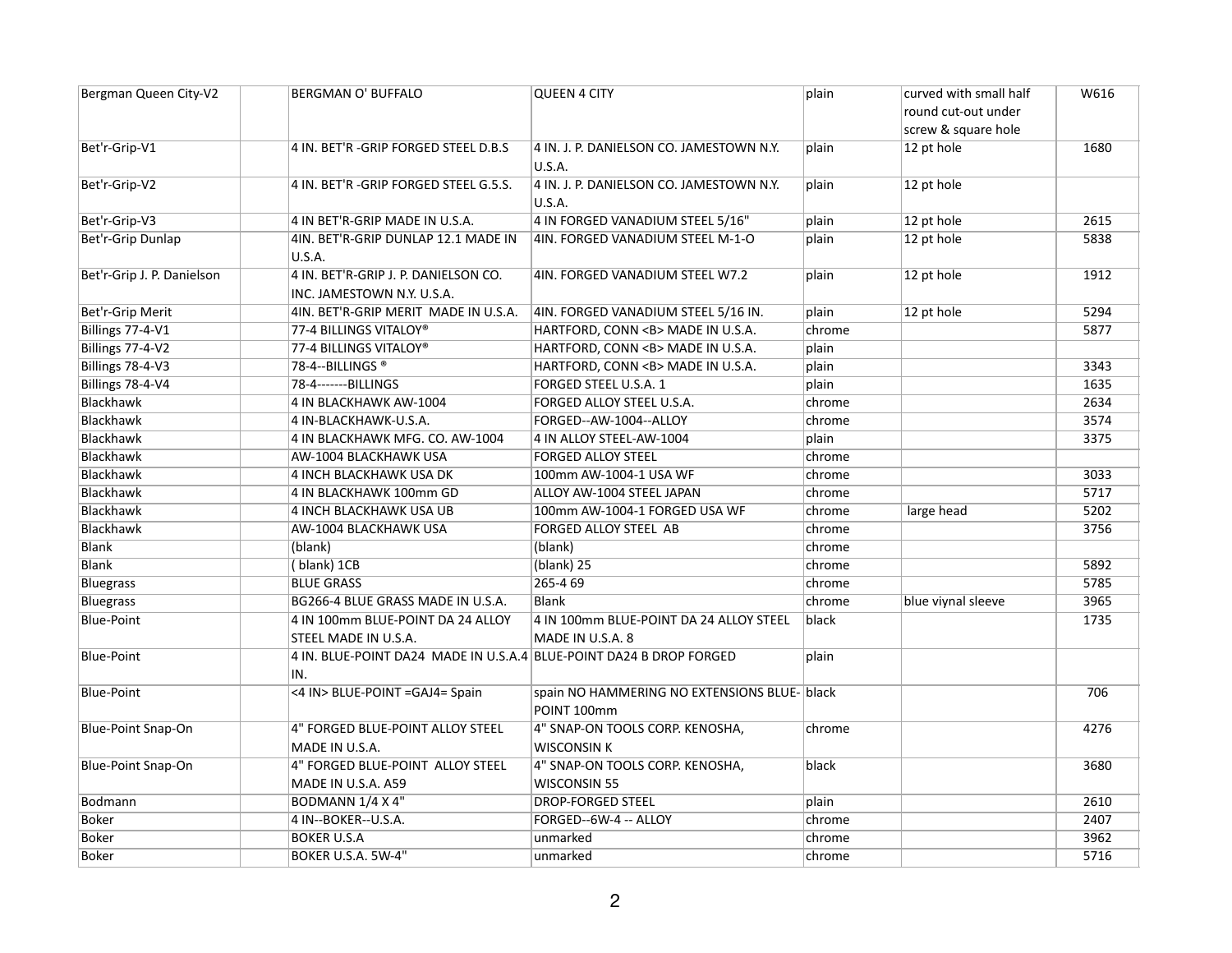| Boker                  | BOKER U.S.A. 6W-4                                         | unmarked                                                                   |        |                                    |      |
|------------------------|-----------------------------------------------------------|----------------------------------------------------------------------------|--------|------------------------------------|------|
| Boker H.               | <b>H BOKER USA</b>                                        | FORGED ALLOY STEEL USA                                                     | chrome | screw lock                         |      |
| Bonney                 | <b>BONNEY</b>                                             | <b>BW4 MADE IN USA</b>                                                     | plain  | small letters & no ring on<br>hole |      |
| Bonney                 | <b>BONNEY</b>                                             | <b>BW4 MADE IN USA</b>                                                     |        |                                    |      |
| Bonney                 | BONNEY--BW4                                               | <b>FORGED ALLOY STEEL USA</b>                                              | chrome |                                    |      |
| Bonney                 | BW4-MADE IN U.S.A.                                        | <b>BONNEY</b>                                                              | chrome |                                    | 3329 |
| Cal-Hawk               | CAL-HAWK                                                  |                                                                            | chrome | blue viynal sleeve with no<br>hole | 3573 |
| Challenger             | 4 4004L(logo) CHALLENGER FORGED<br><b>ALLOY STEEL</b>     | 4 CLIK-STOP® PAT. MFD. U.S.A. Y44                                          | chrome |                                    |      |
| Challenger             | 4 IN. 4204 (logo) CHALLENGER FORGED<br><b>ALLOY STEEL</b> | 4 IN. MFD. USA C.6.1                                                       | black  |                                    | 1566 |
| Challenger             | 4 CHALLENGER BY (PROTO) 4204 USA                          | 4CLIK-STOP ® PAT NO.2,905,037 L53                                          | black  |                                    | 5443 |
| Challenger             | <b>4 INCH CHALLENGER PROTO 6A</b>                         | 100mm FORGED IN USA 4004 WF                                                | chrome |                                    | 4368 |
| Channellock            |                                                           | 804-4" CR-VA (CHANNELLOCK) ® spain 05 100mm CR-VA (CHALLNELLOCK) ® spain 2 | chrome | square hole                        | 4243 |
| Channellock            | <b>804 CHANNELLOCK FORGED STEEL</b>                       | 4 IN. CHANNELLOCK, INC MEADVILLE, PA<br>MADE IN U.S.A.                     |        |                                    | 138  |
| <b>Charles Hegedus</b> |                                                           |                                                                            |        |                                    |      |
| China                  | 4"-100mm CHINA                                            | <b>FORGED STEEL</b>                                                        | chrome |                                    | 3774 |
| China                  | 4"                                                        | <b>CHINA</b>                                                               | chrome |                                    |      |
| China                  | <b>CHINA</b>                                              | (blank)                                                                    | chrome | 6 pt hole with textured<br>handle  |      |
| $\overline{\text{CK}}$ | 100mm < CK> CHROME MOLYBOENUM                             | 4 HEAVY DDUTY DROP FORGED japan                                            | chrome |                                    | 5262 |
| $\overline{CK}$        | <ck> GERMANY -1/4 X 4" -</ck>                             | DROP-FORGED-STEEL                                                          | plain  |                                    | 5743 |
| Colunbian              | <b>COLUMBIA</b>                                           | blank                                                                      | black  | black viynal sleeve with<br>hole   | 266  |
| Cornwell               | CORNWELL--AJ-4A                                           | MADE IN U.S.A. 24                                                          | chrome |                                    | 1316 |
| Craftsman              | 4 TOOL STEEL VANADIUM MADE IN<br>U.S.A.                   | 4. FORGED CAFTSMAN                                                         | chrome |                                    | 5750 |
| Craftsman              | 4 IN.=CRAFTSMAN==                                         | A5=FORGED IN U.S.A.==                                                      | chrome |                                    |      |
| Craftsman              | 4 IN.=CRAFTSMAN==                                         | o=FORGED IN U.S.A. == E3                                                   | chrome |                                    | 5608 |
| Craftsman              | 4 IN.=CRAFTSMAN==                                         | o=FORGED IN U.S.A.==                                                       | plain  |                                    | 2348 |
| Craftsman              | 4 IN.=CRAFTSMAN==                                         | B O 8 = FORGED IN U.S.A. = = 52                                            | chrome |                                    | 1858 |
| Craftsman              | 4 IN.=CRAFTSMAN== D                                       | 4IN. FORGED IN U.S.A. 44601 WF                                             | chrome |                                    | 3582 |
| Craftsman              | 4IN.=CRAFTSMAN=L C L                                      | 4IN= FORGED ALLOY=IN USA                                                   | chrome |                                    | 2196 |
| Craftsman              | 4 IN .--- CRAFTSMAN                                       | 4 IN. MADE IN U.S.A. JW                                                    | chrome |                                    | 3578 |
| Craftsman              | 4 IN. CHRAFTSMAN MADE IN U.S.A.                           | 4 IN. VANADIUM A.O. 5/16IN.                                                | chrome | 12 pt hole                         | 4462 |
| Craftsman              | 100mm CRAFTSMAN MS                                        | 4 IN. FORGED USA 944601 WF                                                 | chrome |                                    | 5445 |
| Craftsman              | 100mm=CRAFTSMAN=F8                                        | 4 IN. MADE IN USA 944601 WF                                                | chrome |                                    | 3583 |
| Craftsman              | 100mm=CRAFTSMAN=FY                                        | 4 IN. MADE IN USA 944601 WF                                                | chrome |                                    | 3579 |
| Craftsman              | 100mm=CRAFTSMAN=HK                                        | 4 IN. MADE IN USA 944601 WF                                                | chrome |                                    | 3580 |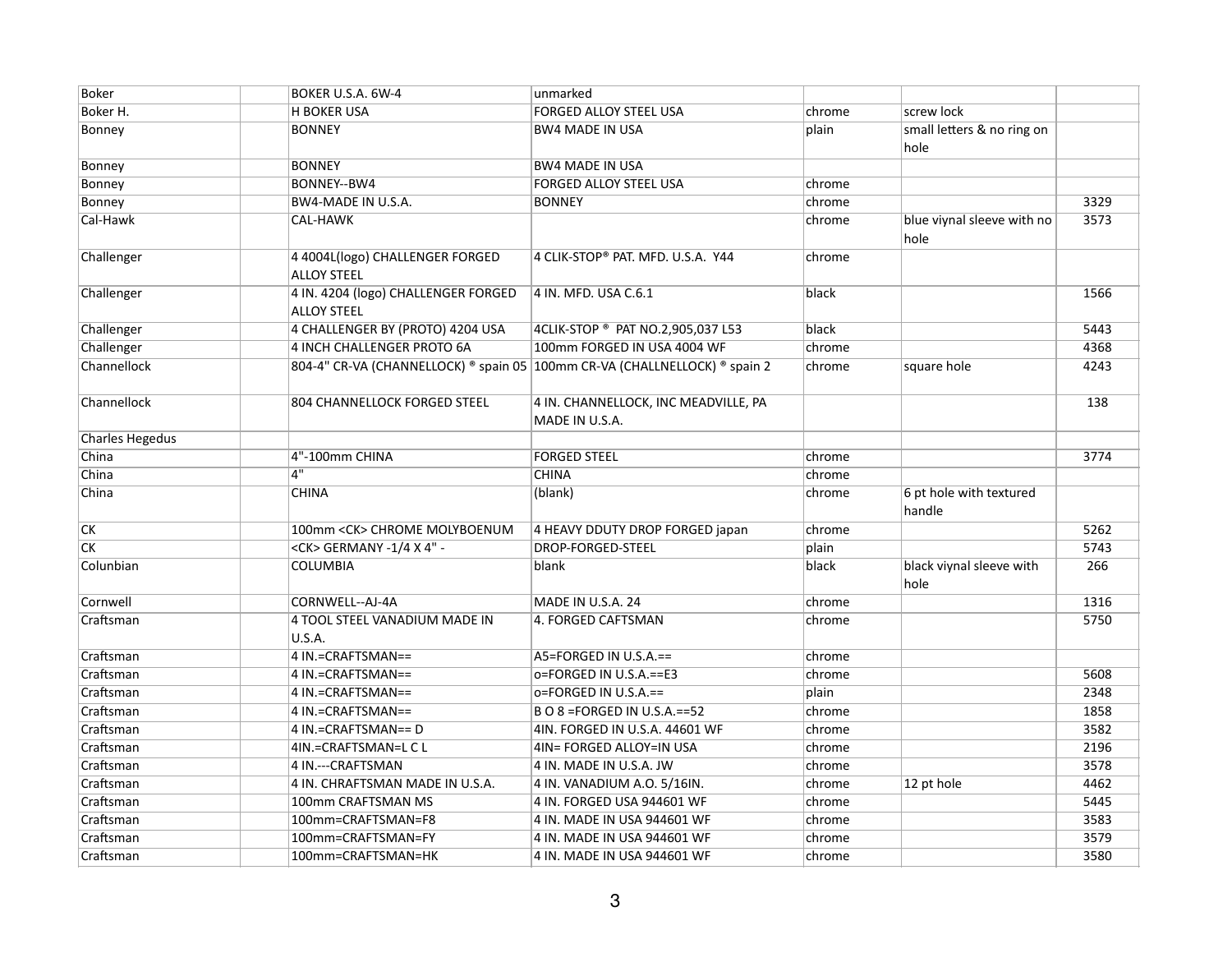| Craftsman             | 100mm CRAFTSMAN UB                                             | 4 IN FORGED USA 44601 WF                                   | chrome | large head                        |           |
|-----------------------|----------------------------------------------------------------|------------------------------------------------------------|--------|-----------------------------------|-----------|
| Craftsman             | 4 IN. CRAFTSMAN MADE IN U.S.A. K.3.9                           | 4 IN. VANADIUM A.C. 5/16 IN.                               | chrome | 12 pt hole                        | 3584      |
| Crawford              | 4" CRAWFORD U.S.A.)                                            | (blank)                                                    | chrome | orange viynal sleeve with<br>hole |           |
| Crescent              | 4 IN CRESCENT                                                  | H45 CRESCENT TOOL CO. JAMESTOWN N.Y.                       | plain  |                                   | 1590      |
| Crescent              | 4 IN. CRESCENT                                                 | CRESCENT TOOL CO. JAMESTOWN N.Y.                           | plain  |                                   | 3585      |
| Crescent              | 4 IN. CRESCENT U.S.A. 77                                       | USA CRESCENT FORGED ALLOY                                  | chrome |                                   | 3553      |
| Crescent              | 4 IN. CRESCENT® U.S.A. 14A                                     | FORGED CRESTOLOY® STEEL                                    | black  |                                   | 2314 3552 |
| Crescent              | 4 IN. FORGED CRESCENT® ALLOY                                   | CRESCENT TOOL CO.JAMESTOWN, N.Y. U.S.A.<br>68              | chrome |                                   | 2260      |
| Crescent              | 4 IN. CRESCENT AT14 MADE IN U.S.A.                             | CRESCENT TOOL CO. JAMESTOWN, N.Y. P                        | plain  |                                   | 3587      |
| Crescent              | 4 IN.-100mm. CRESCENT U.S.A.                                   | 4 IN.-100mm CRESCENT U.S.A. AD                             | chrome |                                   | 3550      |
| Crescent              | 4 IN.-100mm CRESCENT MADE IN U.S.A.                            | 4 IN.-100MM CRESCENT MADE IN U.S.A. 70                     | chrome |                                   | 3590      |
| Crescent              | AC14C CRESCENT MADE IN U.S.A.                                  | (blank)                                                    | chrome | yellow viynal sleeve with<br>hole | 992       |
| Crescent              | 4 IN (logo) CRESCENT                                           | (blank)                                                    | chrome | red viynal sleeve with<br>hole    | 5851      |
| <b>Crescent Brand</b> | CAP. 1/2-12.7mm CRESCENT® BRAND                                | CAP. 1/2-12.7mm CRESTOLOY® MADE IN                         | chrome |                                   | 5711      |
|                       | MADE IN U.S.A. 4 IN.-100mm                                     | U.S.A. 4 IN.-100mm S                                       |        |                                   |           |
| <b>Crescent Brand</b> | 4 IN CRESCENT® BRAND U.S.A.                                    | CAP 1/2-13mm CRESTOLOY <sup>®</sup> 3                      | chrome |                                   | 3551      |
| <b>Crescent Brand</b> | CAP. 1/2-12.7mm CRESCENT ® BRAND<br>MADE IN U.S.A. 4 IN.-100mm | CAP. 1/2-12.7mm CRESTOLOY® MADE IN<br>U.S.A. 4 IN.-100mm F | black  |                                   | 2082      |
| <b>Crescent Tool</b>  | CRESCENT TOOL CO. JAMESTOWN, N.Y.                              | 4 IN. DROP FORGED MADE IN U.S.A.                           | plain  |                                   | 3586      |
| Crescent Tool         | CRESCENT TOOL CO. JAMESTOWN, N.Y.                              | 4 IN. DROP FORGED MADE IN U.S.A.                           | plain  | large lettering                   | 4746      |
| Cresent               | 4 IN. 100mm CRESCENT AT14                                      | CRESENT TOOL CO. JAMESTOWN NY U.S.A. 45 black              |        |                                   | 3589      |
| Cresent               | 4 IN. CRESCENT <sup>®</sup> U.S.A. 3                           | ALLOY CRESTOLLOY® STEEL                                    | chrome |                                   | 378       |
| Crestoloy             | 4 IN. CRESTOLOY STEEL MADE IN U.S.A.                           | CRESCENT TOOL CO. LAMESTOWN, N.Y. N                        | chrome |                                   | 3554      |
| Crestoloy             | 4 IN. 100mm CRESTOLOY STEEL                                    | CRESCENT TOOL CO. JAMESTOWN, N.Y. U.S.A.<br>46             | chrome |                                   | 3555      |
| Crestoloy             | 4 IN. CRESTOLOY STEEL MADE IN U.S.A.                           | CRESCENT TOOL CO. JAMESTOWN N.Y. 20                        | chrome |                                   | 3556      |
| Crestoloy             | 4 IN. CRESTOLOY STEEL MADE IN U.S.A.                           | CRESENT TOOL CO. JAMESTOWN N.Y.                            | plain  |                                   | 3557      |
| Crewline              | 4 IN. CREWLINE 100mm 1Y                                        | Cr-V STEEL japan                                           | chrome |                                   | 4843      |
| Crown Gold            | 100mm CROWN GOLD                                               | 4" CHROME VANADIUM                                         | chrome |                                   |           |
| CR-VA                 |                                                                |                                                            |        |                                   |           |
| Diamalloy             | 4 DROP FORGED DIAMALLOY                                        | 4 MADE IN U.S>A> DIAMALLOY 5/16                            | plain  | 12 pt hole                        | 3558      |
| Diamalloy             | 4 IN. < DIAMALLOY> STEEL 5 MADE IN                             | 4 IN. DIAMOND HORSESHOE CO DULUTH,                         | chrome |                                   | 3468      |
|                       | <b>U.S.A.</b>                                                  | MINN. (logo)                                               |        |                                   |           |
| Diamalloy             | 4 IN. < DIAMALLOY> STEEL MADE IN                               | 4 IN. DIAMOND CALK HORSESHOE CO.                           | chrome |                                   | 3416      |
|                       | U.S.A.                                                         | DULUTH, MINN (logo)                                        |        |                                   |           |
| Dlamalloy             | 4" <diamalloy> STEEL MADE IN U.S.A.</diamalloy>                | 4" DIAMOND CALK HORSESHOE CO. DULUTH, plain<br>MINN. 5/16  |        | large lettering                   | 3430      |
| Diamalloy             | 4" <diamalloy> STEEL MADE IN U.S.A.</diamalloy>                | 4" DIAMOND HORSESHOE CO. DULUTH, MINN chrome<br>5/16       |        | 12 pt hole                        | 705       |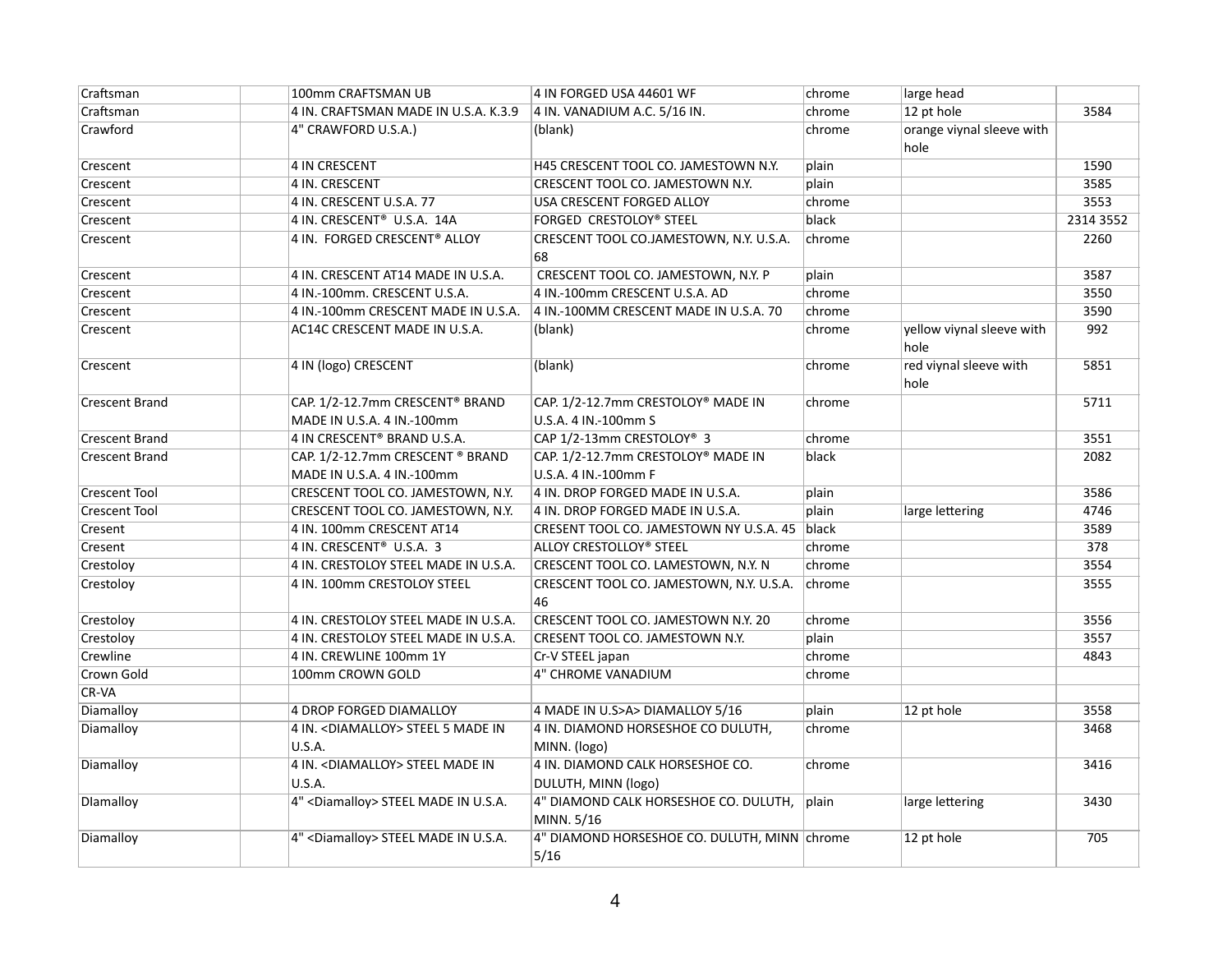| Diamalloy                 | 4" <diamalloy> TOOL STEEL DROP</diamalloy>      | 4" DIAMOND CALK HORSESHOE CO                           | plain  | 12 pt hole   | 3431 |
|---------------------------|-------------------------------------------------|--------------------------------------------------------|--------|--------------|------|
|                           | FORGED MADE IN U.S.A.                           | DULUTH, MINN. 5/16                                     |        |              |      |
| Diamalloy                 | 4" <diamalloy> STEEL MADE IN U.S.A.</diamalloy> | 4" DIAMOND CALK HORSESHOE CO DULUTH,                   | chrome |              |      |
|                           |                                                 | MINN. (logo)                                           |        |              |      |
| Diamalloy                 | 4 IN. 100mm < DIAMALLOY> FORGED IN              | DIAMOND TOOL and HORSESHOE CO.                         | chrome |              | 3439 |
|                           | U.S.A.                                          | DULUTH, MINN. (logo)                                   |        |              |      |
| Diamond                   | ~4 IN. <diamond> U.S.A. (logo)</diamond>        | FORGED 42 <diamond> 100mm (backwards) chrome</diamond> |        |              |      |
| Diamond                   | ~4 IN. < DIAMOND> U.S.A. (logo)                 | FORGED 107 <diamond> 100mm</diamond>                   | chrome |              | 3560 |
|                           |                                                 | (backwards)                                            |        |              |      |
| Diamond                   | 4 DROP FORGED <diamond> DULUTH</diamond>        | 4 MADE IN U.S.A> < DIAMOND> DULUTH                     | plain  | 12 pt hole   | 3525 |
|                           | U.S.A.                                          | $U.S$ >A> 5/16                                         |        |              |      |
| Diamond                   | 4' "DROP" MADE IN CHINA                         | <b>FORGED ALLOY STEEL</b>                              | chrome |              | 3823 |
| Diamond                   | A101 4 IN. < DIAMOND> TOOL-STEEL                | 4 IN. DIAMOND CALK HORSE SHOE CO                       | plain  |              | 684  |
|                           | DROP - FORGED (logo)                            | DULUTH, MINN U.S.A. (logo)                             |        |              |      |
| Diamond                   | 4 IN. < DIAMOND> TOOL-STEEL DROP-               | 4 IN. DIAMOND CALK HORSE SHOE CO                       | plain  |              | 1053 |
|                           | FORGED (logo)                                   | DULUTH, MINN U.S.A. (logo)                             |        |              |      |
| Diamond                   | 4 IN. < DIAMOND> TOOL-STEEL DROP-               | 4 IN. DIAMOND CALK HORSE SHOE CO ULUTH,                |        |              | 3426 |
|                           | FORGED MADE IN U.S.A.                           | MINN (logo)                                            |        |              |      |
| Dowidat                   | DOWIDAT DROP FORGED STEEL                       | NO.91-4" DOWIDAT REMSCHEIO GERMANY                     | plain  |              | 1509 |
| Dowidat                   | 4" DOWIDAT CV                                   | 4" DOWIDAT MADE IN GERMANY                             | plain  |              | 3565 |
| <b>Draper</b>             | <b>DRAPER VALUE 100mm</b>                       | 100mm DROP FORGED (backwards)                          |        |              | 3511 |
| Duro Chrome               | 2085A DURO-CHROME U.S.A.                        | 4IN.-FORGED ALLOY STEEL                                | chrome |              | 4263 |
| Easco                     | 4IN. EASCO 68 504                               | 100mm CAP. 1/2-13mm 85A japan                          | chrome |              | 227  |
| Elephant                  | 4" ELEPHANT" made in china                      | <b>FORGED ALLOY STEEL</b>                              | plain  |              |      |
| Elora                     | No. 70 1/4 X 4 (ELORA)                          | ELORA DROP-FORGED-STEEL GER/MANY                       | plain  |              | 3143 |
| Elora                     | 60-4" CHROM-VANADIUM ELORA 11                   | 100mm CHROM-VANADIUM ELORA                             |        |              | 4565 |
| Ensign                    | 4 IN "Ensign" japan                             | DROP FORGED CHROME ALLOY STEEL                         | chrome |              |      |
| Evercraft                 | 4" CR-VA EVERCRAFT                              | 100mm CR-VA                                            | chrome | square hole  | 5846 |
| Evercraft                 | NAPA EVERCRAFT 4" (backwards)                   | taiwan FORGED STEEL 100mm (backwards)                  | chrome |              | 1957 |
| Everkeen                  | <b>4 EVERKEEN DROP FORGED STEEL</b>             | <b>4 EVERKEEN MADE IN USA</b>                          | plain  |              | 5293 |
| Extra                     | <b>EXTRA 4"</b>                                 | (blank)                                                | chrome |              | 3858 |
| Facom                     | 4" (logo) FACOM X                               | 4" (logo) FACOM 113.4C                                 | chrome |              | 4676 |
| Facom                     | No 113/4 FACOM FRANCE                           | VANACHROME 4                                           | chrome |              | 4579 |
| Fairmount                 | <b>FAIRMOUNT</b>                                | A-4 MADE IN U.S.A. B                                   | chrome |              | 5747 |
| <b>Finest Quality</b>     | 4 IN                                            | <b>FINEST QUALITY</b>                                  | plain  | heavy handle | 4701 |
| Fleet                     | 4 4204-S FLEET® FORGED ALLOY STEEL              | 4 MFD U.S.A. K21                                       | chrome |              |      |
| Fleet                     | 4 4204-S FLEET® USA                             | 4 E92                                                  | chrome |              | 3819 |
| <b>Forged Alloy Steel</b> | (blank)                                         | <b>FORGED ALLOY STEEL (logo)</b>                       | black  |              | 2259 |
| <b>Forged Alloy Steel</b> | (blank)                                         | <b>FORGED ALLOY STEEL USA</b>                          | chrome |              |      |
| Fuller                    | 4"-100mm FULLER PRO                             | FULL DROP FORGED japan NA                              | chrome |              | 3058 |
| G/S                       | 4 DROP FORGED G/S                               | 4 MADE IN U.S.A. G/S                                   | black  |              | 3236 |
| Garrington                | 4" BRITISH JACKDAW MADE                         | 4" GARRINGTON C13 HDE                                  | black  |              | 5429 |
| Garrington                | 4" BRITISH JACKDAW MADE                         | <b>4" GARRINGTON B</b>                                 | chrome |              | 5709 |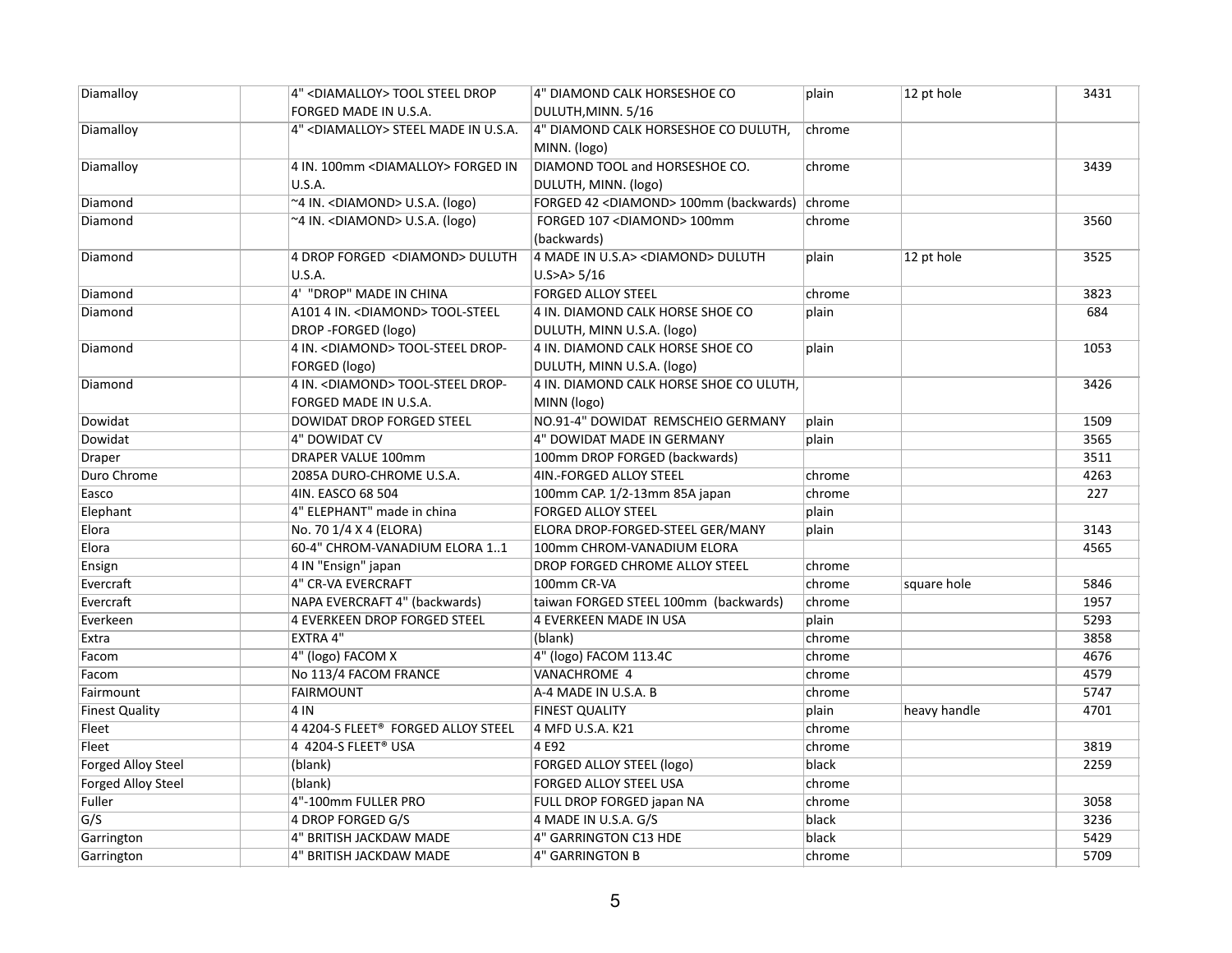| Garrington         | 4" GARRINGTON A7                                | 4" JAGUAR                                           | black                     |                           | 2854 |
|--------------------|-------------------------------------------------|-----------------------------------------------------|---------------------------|---------------------------|------|
| Garrington         | 4 GARRINGTON                                    | 4 JAGUAR                                            | plain                     |                           |      |
| Garringtons        |                                                 |                                                     |                           |                           |      |
| Garringtons        | 4" JACKDAW MADE IN ENGLAND                      | 4" GARRINGTONS D\$                                  | plain                     |                           | 5361 |
| Garringtons        | <> GARRINGTONS <>                               | <b>JAGUAR</b>                                       | plain                     | no hole                   | 3210 |
| Garringtons        | 5/62 ENGLAND 2BA                                | <> GARRINGTONS <>                                   | plain                     | 12 pt hole                | 2474 |
| <b>Gear Wrench</b> | Gear Wrench 81880 4"                            | blank                                               | chrome                    |                           |      |
| Gedore             | No. 91 5/16 X 4" ORIGINAL GEDORE                | MADE IN GERMANY GEDORE STANDARD-<br><b>MATERIAL</b> | plain                     |                           | 1952 |
| GEL                | <4"> G.E.L. AW-4" 12                            | 100mm G.E.L. AW-4"                                  | chrome                    |                           | 3857 |
| Genius             | 100mm GENIUS TOOLS CHROME<br>VANADIUM           | 4 INCH GENIUS TOOLS CHROME VANADIUM                 | black                     |                           | 55   |
| Germany            | <b>MADE IN GERMANY</b>                          | (blank)                                             | plain                     |                           |      |
| Germany            | 4 IN                                            | MADE IN GERMANY GEDORE STANDARD-<br><b>MATERIAL</b> | plain with black<br>paint |                           | 3442 |
| Germany            | 5/16 X 4" 110m/m                                | DROP-FORGED-STEEL MADE IN GERMANY                   | plain                     |                           | 4382 |
| Germany            | Germany 5/16 X 4"                               | (blank)                                             | black                     |                           | 3466 |
| Germany            | Germany 1/4 X 4"                                | (blank)                                             | plain with red<br>handle  |                           |      |
| Germany            | FORGED STEEL GERMANY 4 IN                       | (blank)                                             | plain                     | 3 cut-outs in handle      |      |
| Germany            | 4 IN                                            | <b>FORGED STEEL GERMANY</b>                         | plain                     | 3 cut-outs in handle      |      |
| Germany            | <b>GERMANY</b>                                  | 4"                                                  | plain                     | 3 cut-outs in thin handle |      |
| Gibson             | GIBSON FOREIGN -1/4 X 4"-                       | DROP-FORGED-STEEL                                   |                           |                           | 4633 |
| Giller             | <b>GILLER USA</b>                               | (blank)                                             | plain                     |                           | 3593 |
| Goodwrench         | 4in. GM GOODWRENCH                              | 100mm 16804 china                                   | chrome                    |                           | 4580 |
| Granco             |                                                 |                                                     |                           |                           |      |
| Granco             | 4 INCH GRANCO IND. USA SL                       | 100mm FORGED USA 11650 WF                           | chrome                    |                           | 1408 |
| Gray               | GRAY---------BU4                                | U.S.A. 3                                            | chrome                    |                           | 3856 |
| Gray               | 100mm65104 GRAY CHROME<br>VANADIUM              | 4INCH65104 GRAY DROP FORGED                         | chrome                    |                           | 360  |
| <b>Gray Tools</b>  | 65304 GRAY TOOLS 4"                             | <b>INDUSTRIAL GRADE</b>                             | chrome                    |                           | 5263 |
| <b>Great Neck</b>  | AW4 4" GREAT NECK DROP FORGED                   | AW4 4" GREAT NECK DROP FORGED china                 | chrome                    |                           | 4021 |
| Harbrand           | <b>CR-V HARBRAND STEEL</b>                      | 4IN HARBRAND 100mm                                  | chrome                    |                           | 406  |
| Harley-Davidson    | 4in HARLEY-DAVIDSON                             | 4in HARLEY-DAVIDSON                                 | chrome                    |                           | 5322 |
| Hazet              | 5/16 X 4" HAZET No.170 6                        | 4in. DROP FORGED STEEL MADE IN GERMANY black        |                           |                           | 1318 |
| <b>Heavy Duty</b>  | 4" HEAVY DUTY                                   | <b>DROP FORGED</b>                                  | chrome                    |                           | 5799 |
| Herbrand           | HERBRAND No 21-4 MADE IN U.S.A.                 | 4IN-DROP-FORGED-ALLOY                               | plain                     |                           | 4311 |
| Herbrand           | 4 IN. 17604 HERBRAND U.S.A.                     | FORGED ALLOY STEEL USA                              | chrome                    |                           |      |
| Herbrand           | 4 IN HERBRAND FREMONT, O. ALLOY<br><b>STEEL</b> | 4IN No21-4 MADE IN U.S.A.                           | chrome                    |                           | 4464 |
| Heyco              | 4" CHROM VANADIUM HEYCO 390 11                  | 4" CHROM-VANADIUM HEYCO 390 2                       | chrome                    | square hole               | 5784 |
| Hjorth             | <b>HJORTH</b>                                   | (blank)                                             | plain                     |                           | 3305 |
| Hjorth W M         | W M HJORTH & CO                                 | <b>JAMESTOWN NY</b>                                 | plain                     |                           | 2770 |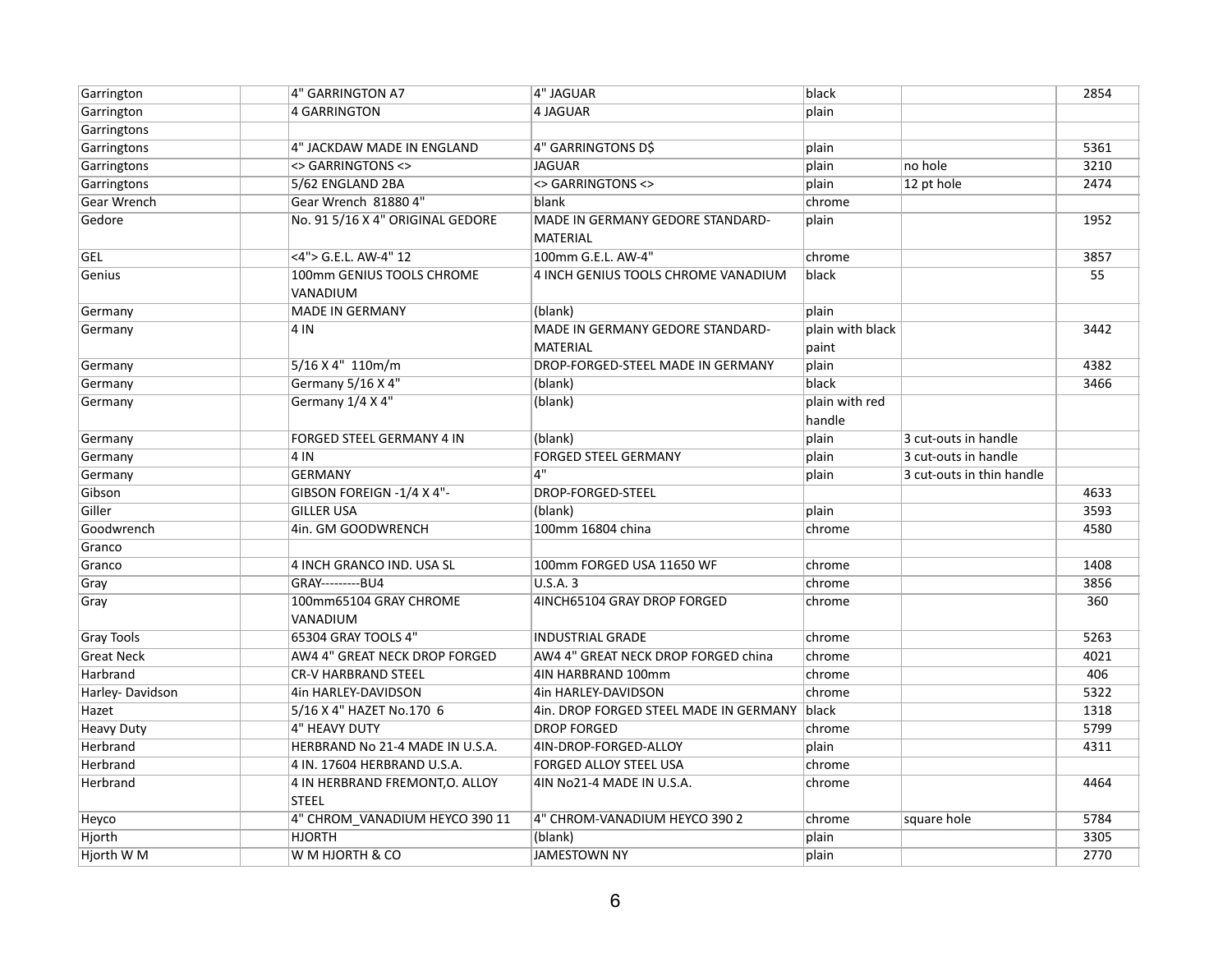| <b>Hong Kong</b>        | <b>HONG KONG</b>                          | (blank)                                             | plain  | 6 pt hole with textured<br>handle    |      |
|-------------------------|-------------------------------------------|-----------------------------------------------------|--------|--------------------------------------|------|
| Husky                   | 4 IN.-HUSKY-U.S.A.                        | FORGED--A-4--ALLOY                                  | chrome |                                      | 526  |
| <b>Indestro Super</b>   | 3585A INDESTRO SUPER U.S.A.               | 4 IN.-FORGED ALLOY STEEL                            | chrome |                                      | 3328 |
| <b>Indestro Super</b>   | 3575 INDESTRO SUPER U.S.A.                | 4 IN.-FORGED ALLOY STEEL                            | plain  |                                      | 3215 |
| <b>Indestro Super</b>   | 3575 INDESTRO SUPER U.S.A.                | 4 IN.-FORGED ALLOY STEEL                            | black  |                                      |      |
| Industrial              | 01-225 INDUSTRIAL (ETC)                   | 4IN. CHROME VANADIUM STEEL                          | chrome |                                      | 2784 |
| Irega                   | No. 77-4" ALLOY IREGA DROP FORGED<br>A564 | No. 77-4" FULLY IREGA DROP FORGED spain             | chrome |                                      | 2281 |
| Irega                   | No. 77-4" IREGA ALLOY STEEL FORGED        | No. 77-4" IREGA MADE IN SPAIN                       | chrome |                                      |      |
| Irega                   | No. 77-4" IREGA ALLOY STEEL FORGED        | No. 77-4" IREGA MADE IN SPAIN                       | plain  |                                      | 3902 |
| <b>Iron Bull</b>        | 100mm IRON BULL                           | <b>MADE IN CHINA</b>                                | chrome |                                      | 5804 |
| litt                    | iit                                       | 4"                                                  | chrome | black viynal sleeve                  | 339  |
| J H Williams            | 4 IN. "SUPERJUSTABLE" PATD. U.S.A.        | J. H. Williams & CO. B FORGED ALLOY                 | chrome |                                      | 2258 |
| J H Williams            | 4 IN. "SUPERJUSTABLE" U.S.A.              | J. H. Williams & CO. B FORGED ALLOY                 | chrome |                                      | 1198 |
| J H Williams            | 4 IN. ADJUSTABLE PATD. U.S.A.             | J. H. Williams & CO. DROP-FORGED                    | black  |                                      | 3937 |
| J H Williams            | 4 IN. "SUPERJUSTABLE" CHROME ALLOY        | (logo) J. H. Williams & CO. FORGED IN U.S.A.        | black  |                                      | 3449 |
| J H Williams            | 4 IN. -"SUPERJUSTABLE"- U.S.A.            | J. H. WILLIAMS & CO.-                               | chrome |                                      | 3443 |
| J H Williams            | 4 IN. "SUPERJUSTABLE" U.S.A.              | AB-4 - J. H. WILLIAMS & CO.                         | black  |                                      | 3382 |
| J H Williams            | 4 IN. "SPUERJUSTABLE" U.S.A.              | B AP-4 J. H. WILLIAMS & CO.                         | chrome |                                      | 3465 |
| J H Williams            | 4 IN. "SUPERJUSTABLE" U.S.A.              | AP-4-J. H. WILLIAMS & CO. L                         | chrome |                                      | 3408 |
| J. P. Danielson         | J. P. DANIELSON CO. JAMESTOWN N.Y.        | 4IN. FORGED VANADIUM STEEL MADE IN<br><b>U.S.A.</b> | chrome | 12 pt hole                           | 4732 |
| Jackdaw                 |                                           |                                                     |        |                                      |      |
| Jamestown               | JAMESTOWN, N.Y.                           | (blank)                                             | plain  |                                      | 4231 |
| Jensen                  | 129-444 JENSEN U.S>A.                     | (blank)                                             | chrome | red viynal sleeve no hole            | 847  |
| Jensen                  | 129B444 JENSEN FORGED                     | 4IN. JENSEN U.S.A.                                  | chrome |                                      | 2808 |
| Jonnesway               | 100MM JONNESWAY CHROME<br>VANADIUM        | 4 INCH JONNESWAY DROP FORGED                        | chrome |                                      |      |
| Jordan                  | 4IN * JORDAN * 4IN                        | <b>GERMANY</b> (backwards)                          | plain  |                                      | 3767 |
| K & B                   | K & B. CO. NEW HAVEN CT. USA              | 4IN ADJUSTABLE 22 1/2                               | plain  | square hole                          | 3327 |
| K & B                   | K & B. CO. NEW HAVEN CT. USA              | 4IN ADJUSTABLE 22 1/2                               | plain  |                                      | 4476 |
| Kal                     | 4IN KAL 704 HEAVY DUTY                    | 4 FORGED ALLOY STEEL japan                          | chrome |                                      | 2172 |
| Kama Sa                 | KAMSA-TOOLS <sup>®</sup>                  | CHROME VANADIUM STEEL 4" japan                      | chrome |                                      | 5628 |
| K-D                     | K-D FORGED USA 68604 VF                   | 4 IN ALLOY STEEL 100mm WF                           | chrome | large head                           | 5812 |
| Keen Kutter-SHAPLEIGH'S | <b>KEEN (logo) KUTTER K-4</b>             | SHAPLEIGH'S ST. LOUIS U.S.A.                        | plain  |                                      | 4104 |
| Keen Kutter-SHAPLEIGH'S | <b>KEEN (logo) KUTTER K-4</b>             | SHAPLEIGH'S ST. LOUIS U.S.A.                        | Chrome |                                      |      |
| <b>King Dick</b>        | <b>4 KING DICK</b>                        | <b>BRITISH CHROME STEEL MADE</b>                    | chrome |                                      | 5881 |
| <b>King DIck</b>        | <b>4 KING DICK</b>                        | <b>BRITISH CHROME VANADIUM MADE</b>                 | black  |                                      | 5360 |
| <b>King DIck</b>        | 4"-100mm KING DICK CRVAN                  | 4"-100mm KING DICK CRVAN                            | chrome | square hole                          | 1571 |
| <b>Klein Tools</b>      | 4IN-100mm KLEIN TOOLS                     | 500-4 KLEIN TOOLS spain                             | chrome |                                      | 3326 |
| Klenk                   | 100mm KLENK                               | 4 INCH                                              | chrome | black plastic handle &<br>ribbed jaw | 770  |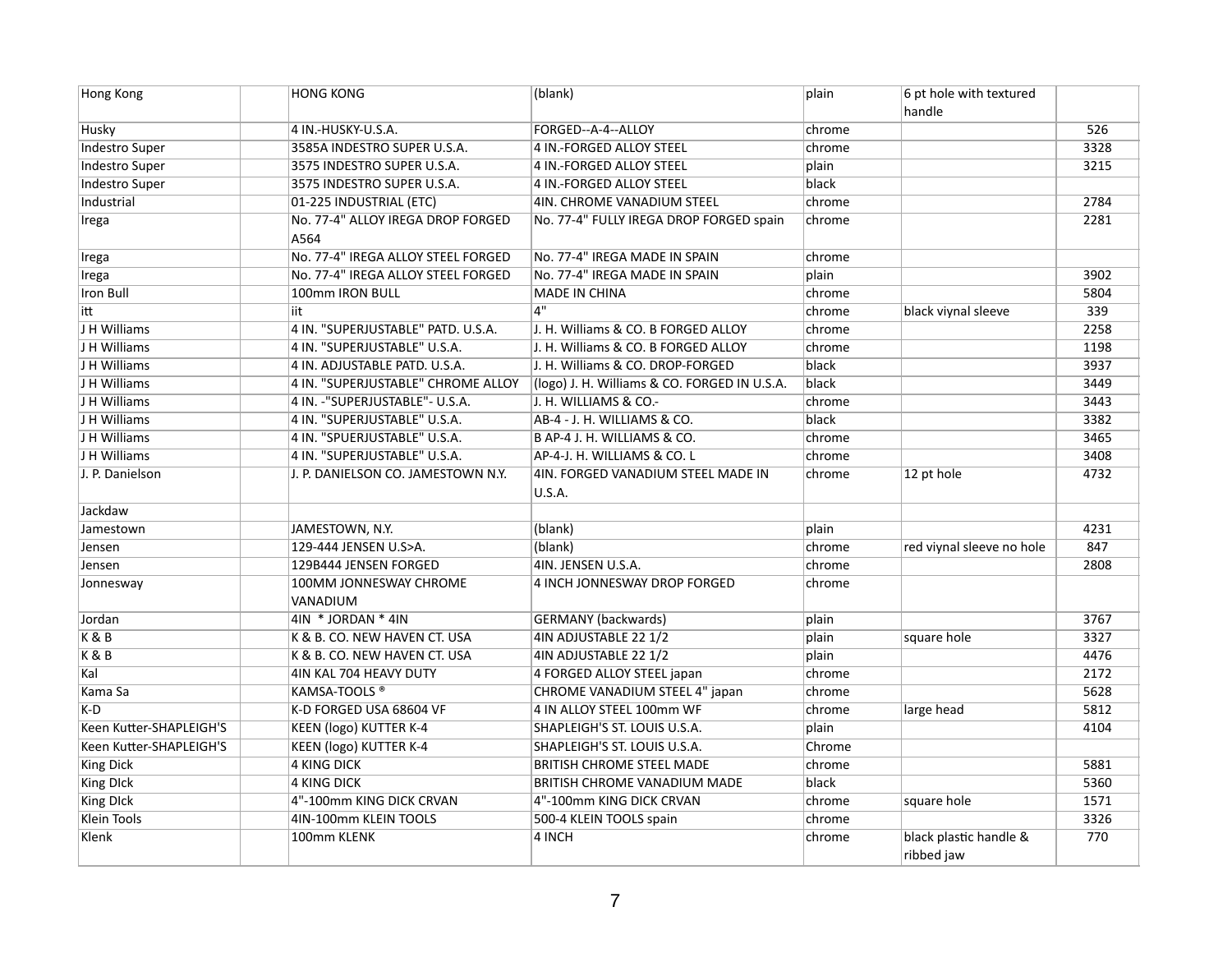| Kraeuter               | 4 IN. KRAEUTER DEFIANCE OHIO R            | 4 IN. FORGED ALLOY IN USA                    | chrome                      |                     | 5352 |
|------------------------|-------------------------------------------|----------------------------------------------|-----------------------------|---------------------|------|
| Lakeside               | 4 TOOL STEEL LAKESIDE MADE IN U.S.A.      | 4 FORGED LAKESIDE<br>plain                   |                             |                     | 4492 |
| Laco                   | 4 IN LACO DROP FORGED                     | MADE IN U.S.A.<br>plain                      |                             | teardrop hole       |      |
| Lawton                 | <b>LAWTON</b>                             | <b>LAWTON</b>                                | chrome                      | decal               |      |
| Lectrolite             | 4 IN. LECTROLITE DEFIANCE OHIO            | 4 IN FORGED ALLOY IN USA                     | chrome                      |                     | 5549 |
| LOGO                   | 3 symbols                                 | 100mm (backwards)                            | chrome                      |                     |      |
| LOGO                   | 3 Oriental Symbols CR                     | 100 X 14 Q                                   | chrome                      |                     | 5800 |
| LOGO                   | (blank)                                   | 7813-0013 (logo) 12<br>plain                 |                             |                     | 5688 |
| Lux                    | 100 MM LUX-TOOLS                          | 100 MM LUX-TOOLS                             | chrome                      |                     |      |
| M. Klein & Sons        | M. Klein & Sons                           | 500-4 MADE IN U.S.A. A                       | chrome                      |                     | 2256 |
| M. Klein & Sons        | M. Klein & Sons                           | 500-4 MADE IN U.S.A. 3                       | chrome                      | rib across hole     |      |
| M. Klein & Sons        | M. Klein & Sons                           | 500-4-CHICAGO-U.S.A.                         | chrome                      |                     |      |
| Mac                    | MAC-AJB-4                                 | <b>FORGED ALLOY STEEL (diamond)</b><br>plain |                             |                     | 5849 |
| Mac                    | MAC-AJ-4C-4 IN. 64                        | MAC TOOLS MADE IN U.S.A.                     | chrome                      |                     | 5165 |
| Mac                    | AJC4--MAC--4 IN.                          | FORGED--MAC--U.S.A.                          | chrome                      | script MAC          | 5719 |
| Mac                    | MAC-AJB-4C-4 IN 63                        | MAC TOOLS MADE IN U.S.A.<br>black            |                             |                     |      |
| Mac                    | AW4B-MAC-4 INCH MFG U.S.A.                | AW4B- MAC-100mm MFG U.S.A.<br>plain          |                             | script MAC          |      |
| Malco                  | 4 IN.-MALCO 10.B                          | AW4-MALCO 3                                  | chrome                      |                     | 2134 |
| Malco                  | 4 IN.-MALCO                               | AW-4--MALCO                                  | chrome                      |                     | 1565 |
| <b>Master Mechanic</b> | MASTER MECHANIC <sup>®</sup> MM91-4       | ALLOY STEEL U.S.A. 2                         | chrome                      |                     | 1558 |
| Matco                  | AJ4MA MATCO <sup>®</sup> 4 IN. 5Y         | AJ4MA MATCO ® 4 IN. 2<br>black               |                             |                     | 1375 |
| <b>Max Power</b>       | 100mm MAXPOWER                            | <b>DROP FORGED 4"</b>                        | chrome                      |                     | 5618 |
| <b>Max Power</b>       | 4" HEAVY MAXPOWER DUTY                    | CHROME VANADIUM 100mm                        | chrome                      |                     | 5236 |
| <b>MCC</b>             | 100mm MCC HEAVY DUTY (Logo) H             | CR-VA FORGED STEEL 650 T K 85E               | chrome                      |                     | 5496 |
| McKaig-Hatch           | 4 IN. McKAIG-HATCH INC.                   | 204 FORGED IN U.S.A.                         | chrome                      |                     | 1498 |
| McKaig-Hatch           | MFG. BY MCKAIG-HATCH INC. BUFFALO<br>N.Y. | 4 IN. FORGED STEEL MADE IN U.S.A.            | chrome                      |                     | 2223 |
| <b>Merit Tool</b>      | <b>4 TOOL STEEL MERIT TOOL</b>            | <b>4 FORGED MERIT TOOL</b><br>plain          |                             |                     | 2809 |
| MF 1477                | 4 1477 MF FORGED ALLOY STEEL              | 4 MFD. U.S.A.                                | chrome                      |                     |      |
| MF 1477                | 4 1477 MF U.S.A.                          | 4 J122                                       | chrome                      |                     | 929  |
| <b>MFG</b>             | 4 IN. P.5.8                               | 4 IN MFD-4004 U.S.A.<br>black                |                             | ref. P & C          | 1802 |
| MIT                    | MIT                                       | (blank)                                      | Chrome                      | black viynal sleeve | 4372 |
| <b>NAPA</b>            | AW-4-NAPA-USA EB                          | FORGED ALLOY STEEL WF                        | chrome                      |                     | 5663 |
| Neikopro               | NEIKOPRO 4"-100mm                         | CHROME VANADIUM                              | black with<br>polished head |                     | 5346 |
| <b>New Britain</b>     | 4 IN.- NEW BRITAIN-U.S.A.                 | FORGED- AW-4- ALLOY                          | chrome                      |                     | 2233 |
| <b>New Britain</b>     | FORGED ALLOY STEEL (backwards)            | AA AW-4 NEW BRITAIN USA                      | chrome                      |                     | 2249 |
| No. 4                  | 4" (raised blank pad)                     | (blank)<br>plain                             |                             | pebble grain handle | 5697 |
| No. 4                  | 4 INCH                                    | (blank)<br>plain                             |                             |                     | 3174 |
| No. 4                  | 4 INCH (backwards)                        | (blank)<br>plain                             |                             |                     | 3923 |
| <b>NYE</b>             | 4 in. <nye> Q39</nye>                     | 4 in. FORGED ALLOY STEEL                     | chrome                      |                     |      |
| Olympia                | 4" OLYMPIA 100mm                          | <b>DROP FORGED 4"</b>                        | chrome                      |                     | 1734 |
| Olympia Industrial     | 4" OLYMPIA INDUSTRIAL 4"                  | FORGED ALLOY STEEL china                     | chrome                      |                     | 3865 |
|                        |                                           |                                              |                             |                     |      |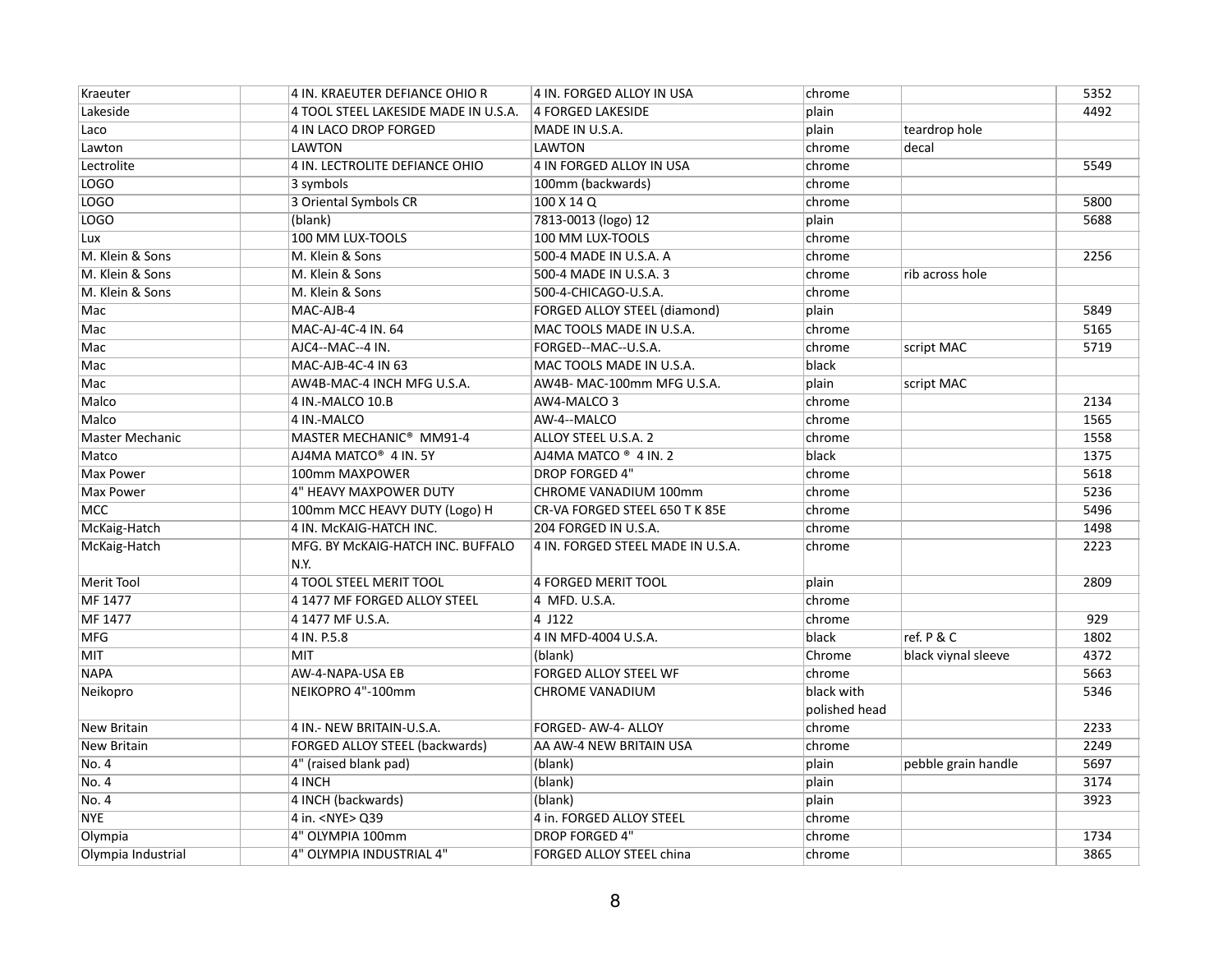| Omega                 | 304 4 OMEGA japan                                              | DROP FORGED TOOL STEEL 5-F           | chrome   |                                | 5305 |
|-----------------------|----------------------------------------------------------------|--------------------------------------|----------|--------------------------------|------|
| $\overline{OVB}$      | 4 IN. O.V.B. ALLOY STEEL                                       | 4 IN. O.V.B. MADE IN U.S.A.          | chrome   |                                | 5530 |
| Owatonna Tool Co      | OTC OWATONNA TOOL CO. OWATONNA.                                | FORGED ALLOY STEEL USA               | chrome   |                                | 5752 |
|                       | MINN. DA-4                                                     |                                      |          |                                |      |
| Oxwall                | 4" OXWALL DROP FORGED MOVABLE<br>JAW japan                     | TESTED FOR MOMENT LOAD japan         |          |                                | 2940 |
| Oxwall                | OXWALL 1/4 X4"                                                 |                                      |          |                                |      |
| P & C                 | 4 <p &="" c=""> 1704-L FORGED ALLOY STEEL</p>                  | 4 CLIL_STOP® PATMFD. U.S.A. E18      | chrome   |                                | 5753 |
| P & C                 | 4 IN. < P & C> 1704-S FORGED ALLOY                             | 4 IN. MFD. U.S.A.                    | black    |                                | 3510 |
|                       | <b>STEEL</b>                                                   |                                      |          |                                |      |
| P & C                 | 4 IN. < P & C> K.7.7                                           | 4 IN. MFD. 1704 U.S.A.               | plain    |                                |      |
| P & C Click Stop      |                                                                |                                      |          |                                |      |
| Paramount             | 4" (100mm) PARAMOUNT                                           | 4" (100mm) CR-V PAR-AP-04B           | black    | polished head-new              |      |
| Peck Stow & Wilcox    | 4 IN. ANGLE ADJUSTABLE (PEXTO)                                 | PECK STOW & WILCOX CO. U.S.A.        | plain    | teardrop hole                  | 2263 |
| Peck Stow & Wilcox    | 4 IN. ANGLE ADJUSTABLE (PEXTO)                                 | PECK STOW & WILCOX CO. U.S.A.        | plain    | round hole                     |      |
| Peerless              | PEERLESS 4" MADE IN GERMANY                                    | (blank)                              | blue     |                                | 5798 |
| Penens                | 4 IN. 1204 PENENS CORP. CHICAGO 0.3.8 4 IN. FORGED ALLOY STEEL |                                      | plain    |                                | 1580 |
| Penncraft             | PENCRAFT-4913                                                  | 4-MADE IN U.S.A. 87                  | chrome   |                                | 3285 |
| Pittsburgh            | 4"=100mm china                                                 | <b>PITTSBURGH</b>                    | chrome   |                                | 5771 |
| Plomb                 | 4 IN. PLOMB ALLOY STEEL                                        | 4 IN. 704 MADE IN U.S.A.             | chrome   |                                | 3149 |
| Plomb Tools-Proto     | 4 IN. MFD PLOMB TOOL CO. USA P.5.5                             | 4 IN. PROTO 704-S                    | black    |                                | 5444 |
| Plombaloy             | 4 IN. PLOMB 704 MFD. IN U.S.A. J.5.7                           | 4 IN. FORGED PLOMBALOY STEEL         | plain    | 12 pt hole                     |      |
| Plombaloy             | 4 IN. PLOMB 704S MFD. IN U.S.A. N.10.7                         | 4 IN. FORGED PLOMBALOY STEEL         | plain    | 12 pt hole                     | 3744 |
| Plymouth              | PLYMOUTH FORGE 4"                                              | FORGED ALLOY STEEL china (backwards) | chrome   |                                |      |
| Pony                  | 4" PONY 100mm                                                  | <b>DROP FORGED STEEL</b>             | chrome   | with plastic display<br>hanger |      |
| Power-Kraft           | 84-4701-40-POWER-KRAFT                                         | FORGED STEEL U.S.A. 16               | chrome   |                                | 4445 |
| Power-Kraft           | 4" POWA-KRAFT B4/4701                                          | 4" DROP FORGED CHROMIUM ALLOY MADE   | chrome   |                                | 1854 |
|                       |                                                                | IN U.S.A.                            |          |                                |      |
| Pratt-Read            | 4"-49204 PRATT-READ® spain 19                                  | 4"- 49204 PRATT-READ® spain          | chrome   |                                | 1324 |
| <b>Precision Cast</b> | (cut-out)                                                      | W PRECISION CAST (backwards)         | polished | 3" long                        |      |
| Prexems               | <b>4" PREXEMS</b>                                              | (blank)                              | plain    |                                |      |
| Proto                 | 4 INCH PROTO® 704                                              | 100mm PROTO® U.S.A.                  | chrome   |                                | 4268 |
| Proto                 | 4 IN. 704 PROTO FORGED ALLOY STEEL                             | 4 IN. MFD.U.S.A. D.10.2              | chrome   |                                |      |
| Proto                 | 4 704 PROTO FORGED ALLOY STEEL                                 | 4 MFD. U.S.A. W14                    | chrome   |                                | 3922 |
| Proto                 | 4 704 PROTO® FORGED ALLOY STEEL                                | 4 MFD. U.S.A. D.11.7                 | Chrome   |                                | 3745 |
| Proto                 | 4 704 PROTO® FORGED ALLOY STEEL                                | 4 MFD. U.S.A. G.4.9                  | chrome   |                                | 2229 |
| Proto                 | 4 IN. 704 PROTO MFD. U.S.A. - F27                              | 4 IN. FORGED ALLOY STEEL             | chrome   |                                | 3788 |
| Proto                 | 4 IN. 704-S PROTO MFD. U.S.A. - B117                           | 4 IN. FORGED ALLOY STEEL             | chrome   |                                | 3813 |
| Proto                 | 4 INCH PROTO® 704 AG8                                          | 100mm PROTO® U.S.A. WF               | chrome   | large head                     | 5868 |
| Proto                 | 4 INCH PROTO® 704S AB8                                         | 100mm PROTO® U.S.A. WF               | black    | large head                     | 5668 |
| Proto                 | 4 IN. PROTO® MFD U.S.A. S10                                    | 4 IN. FORGED ALLOY STEEL             | chrome   |                                | 2855 |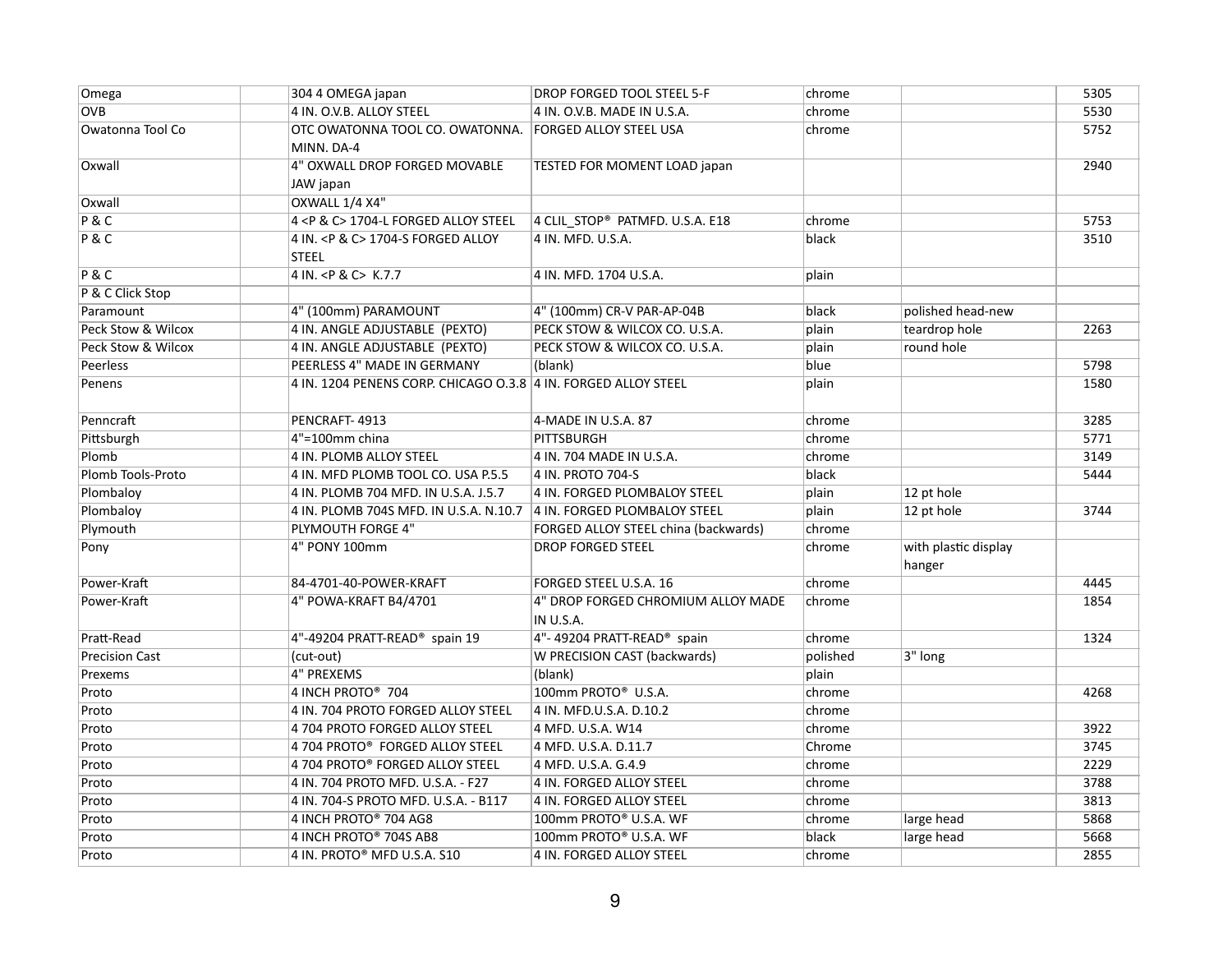| Proto Clik Stop                  | 4 704-SL PROTO FORGED ALLOY STEEL                            | 4 CLIK-STOP PAT NO. 2,905,037                           | black  |                 | 4057       |
|----------------------------------|--------------------------------------------------------------|---------------------------------------------------------|--------|-----------------|------------|
| Proto Clik-Stop                  | 4 INCH PROTO® 704L 13                                        | 100mm CLIK-STOP® U.S.A. 2                               | chrome |                 | 722        |
| Proto Clik-Stop                  | 4 704-L PROTO® FORGED ALLOY STEEL                            | 4 CLIK-STOP® PAT NO. 2,905,037 MFD U.S.A.<br>S.10.1     | chrome |                 | 276        |
| Proto Los Angeles                | 4 IN. PROTO LOS ANGELES FORGED<br><b>ALLOY STEEL</b>         | 4 IN. 704-S R82                                         | chrome |                 | <b>R82</b> |
| Proto Los Angeles                | 4 IN.-704-S PROTO® LOS AAGELES-<br><b>FORGED ALLOY STEEL</b> | 4 IN. MADE IN U.S.A. D.8.0                              | chrome |                 | 150        |
| Proto Los Angeles                | 4 IN. 704 PROTO LOS ANGELES                                  | 4 IN. MADE IN U.S.A. L.5.1                              | chrome |                 | 3747       |
| Proto Los Angeles                | 4 IN.704-S PROTO LOS ANGELES A.9.3                           | 4 IN. FORGED ALLOY STEEL                                | plain  |                 | 2316       |
| <b>Proto Professional</b>        | 4 704 PROTO® PROFESSIONAL U.S.A.                             | 4 H122                                                  | chrome |                 | 3733       |
| Proto Professional               | 704 PROTO PROFESSIONAL                                       | PROTO FORGED MFD. U.S.A.                                | chrome |                 | 3734       |
| Proto Professional Clik-<br>stop | 4 704-SL PROTO® PROFESSIONAL U.S.A.                          | 4 CLIK-STOP® PAT NO. 2,905,037                          | plain  |                 |            |
| <b>Red Devil</b>                 | RED DEVILS & H CO U.S.A.                                     | (blank)                                                 | plain  |                 | 5506       |
| Reed                             | 4" REED MFG. CO. forged spain 20                             | 4" REED MFG. CO. forged spain                           | chrome |                 |            |
| Ridgid                           | 704 RIDGID FORGED STEEL 48                                   | 4" RIDGE TOOL CO. ELYRIA, OHIO MADE IN<br><b>USA</b>    | chrome |                 | 2312       |
| Ridgid                           | 704 RIDGID FORGED STEEL                                      | 4" RIDGE TOOL CO. ELYRIA, OHIO MADE IN<br><b>USA 60</b> | chrome | die no. on back | 3876       |
| Ridgid                           | 704 RIDGID FORGED USA                                        | 4" RIDGE TOOL CO 100mm W                                | chrome |                 | 4406       |
| Ridgid                           | 704 = RIDGID=FORGED U.S.A. CU                                | 4 IN RIDGE TOOL CO 100mm WF                             | chrome |                 | 4223       |
| Ridgid                           | 904 RIDGID FORGED STEEL                                      | 4" RIDGE TOOL CO. ELYRIA MADE IN USA 59                 | plain  |                 | 3242       |
| Roebuck                          | <4"> CHROME VANADIUM ROEBUCK 2                               | 100mm CHROME VANDIUM ROEBUCK 10                         | black  | square hole     | 5216       |
| Rolson                           | 4"-100mm ROLSON                                              | <b>FORGED STEEL</b>                                     | chrome |                 | 1085       |
| $S - K$                          | 4 IN = $S-K$ = U.S.A. NB                                     | 4 IN. FORGED ALLOY U.S.A. WF                            | chrome |                 | 2367       |
| $\overline{S-K}$                 | 4 IN .- S-K D                                                | 4 IN. - ALLOY-MADE IN U.S.A.                            | chrome |                 | 3324       |
| S - K Tools                      | 4 IN. S-K TOOLS AE                                           | 4 IN. FORGED ALLOY IN USA                               | chrome |                 | 1199       |
| S - K Wayne                      | 4 IN. S-K WAYNE DEFIANCE OHIO 0                              | 4 IN. FORGED ALLOY IN USA                               | chrome |                 | 2220       |
| S - K Wayne                      | 4 IN S-K WAYNE DEFIANCE OHIO A20                             | 4 IN FORGED ALLOY IN USA                                | chrome |                 |            |
| Sanki                            | 4 IN. SANKI (logo) A                                         | <b>DROP FORGED STEEL</b>                                | chrome |                 | 5888       |
| Scholler                         | 4 (SCHOLLER)                                                 | (blank)                                                 | plain  | raised name pad | 3720       |
| Scholler                         | (SCHOLLER)                                                   | (blank)                                                 | plain  | raised name pad |            |
| Scholler                         | <b>4 SCHOOLER</b>                                            | (blank)                                                 | Plain  |                 | 730        |
| Sidchrome                        | 100mm-4 IN SIDCHROME FORGED STEEL<br>06                      | 100mm-4 IN SIDCHROME FORGED STEEL<br><b>SWEDEN</b>      | chrome |                 | 1273       |
| Snap-on                          | SNAP-ON                                                      | 100mm-4" MADE IN SWEDEN                                 | chrome | Bottle opener   |            |
| Sound                            | 5/16 X 4" SOUND DROP FORGED STEEL                            | 4 IN BEST-STANDARD-MAKE                                 | plain  |                 | 710        |
| Southern Cross                   | MW-100mm SOUTHERN CROSS H                                    | 4" FORGED CR-V DIN 3117                                 | chrome |                 | 405        |
| Spain                            | <b>SPAIN</b>                                                 | (blank)                                                 | plain  |                 | 3873       |
| Sparta                           | 4 IN.-SPARTA-U.S.A.                                          | FORGED-A-304-ALLOY                                      |        |                 | 4045       |
| Stratco-Liner                    | 4 IN STRATCO-LINER FORGED ALLOY<br><b>STEEL</b>              | 4 IN 1704-9 MADE IN U.S.A.                              |        |                 |            |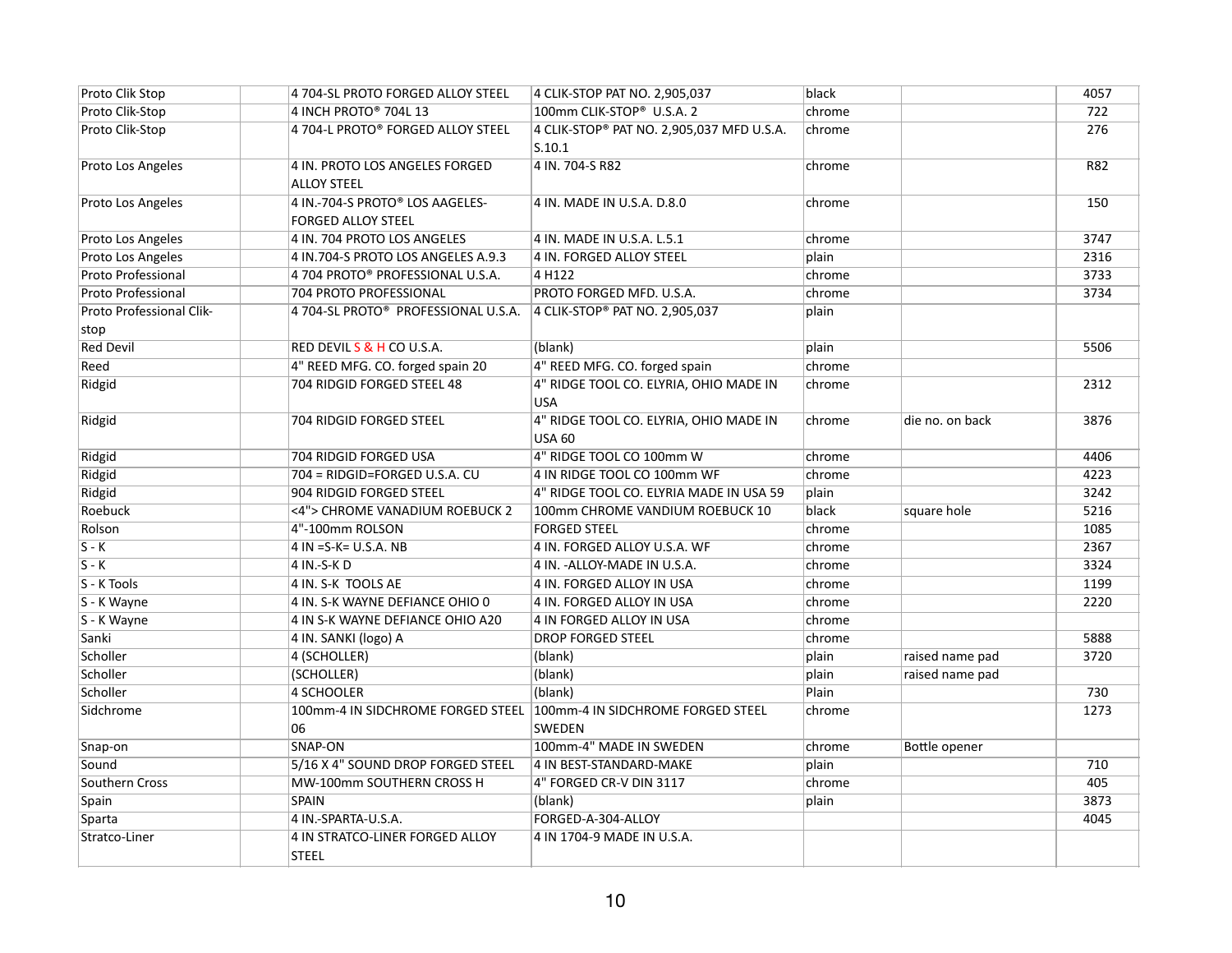| Stanley                  | 85-336 STANLEY USA 4"3                | 85-336 STANLEY USA 4"                                                       | chrome      |                                     | 3677 |
|--------------------------|---------------------------------------|-----------------------------------------------------------------------------|-------------|-------------------------------------|------|
| Steinadler               | 5/16 X 4" STEINADLER                  | DROP-FORGED-STEEL MADE IN GERMANY                                           | plain       |                                     | 3678 |
| Stellar                  | <b>STELLAR</b>                        | 4" ADJUSTABLE ANGLE WRENCh japan                                            | plain       |                                     | 5876 |
| Sun Crab                 | <b>4" SUN CRAB</b>                    | 4" DROP FORGED JAW japan                                                    | chrome      |                                     | 5366 |
| Sykes-Pickavant          | SP TOOLS SYKES-PICKAVANT              | (blank)                                                                     | chrome      | black viynal sleeve                 | 3936 |
| Taparia                  | 4 TAPARIA <sup>®</sup> 1189           | DROP FOGED 708                                                              | black       |                                     | 519  |
| Tekton                   | 4" 100mm TEKTON                       | <b>CHINA</b>                                                                | chrome      | red strip with black viynal         |      |
|                          |                                       |                                                                             |             | sleeve                              |      |
| Tekton                   | <b>4 IN TEKTON</b>                    | TEKTON 100mm (backwards)                                                    | chrome      |                                     | 1418 |
| Thorsen                  | 4"/100mm THORSEN™ 56724               | EURO STYLE™ (backwards)                                                     | black       |                                     | 3464 |
| Taiwan                   | <b>TAIWAN</b>                         | <b>WRENCH</b> (backwards)                                                   | Chrome      |                                     |      |
| Taiwan                   | 4" TAIWAN                             | 100MM                                                                       | chrome      |                                     |      |
| Tiger                    | 4. DROP FOGED-TOOL-STEEL TIGER        | 4. MADE IN U.S.A. TIGER                                                     | plain       |                                     | 5508 |
| Tiger                    | 4 TOOL STEEL TIGER                    | 4 FORGED TIGER                                                              | plain       |                                     |      |
| Tiger Tools Pipe Adpt    | TIGER TOOLS PIP ADP PAT PEND IN U.S.A |                                                                             |             | black & chrome pipe chain atachment |      |
| <b>Tool Steel</b>        | 4 TOOL-STEEL 0-1                      | 4 DROP-FORGED                                                               | plain       |                                     | 5602 |
| Top                      | 100mm HEAVY (TOP) DUTY (logo) H       | H-0100 CHROME VANADIUM 9-L japan                                            | chrome      |                                     | 5350 |
| TopMighty                | 4 IN TOPMIGHTY 100mm                  | <b>FORGED ALLOY STEEL</b>                                                   | chrome      |                                     | 5689 |
| <b>TopMost</b>           | 4" TopMost                            | blank                                                                       | chrome      |                                     |      |
| <b>Truecraft Tool</b>    | F204 4" TRUECRAFT TOOL japan          | CHROME VANADIUM STEEL TOP 4-K                                               | chrome      |                                     | 1665 |
| Trueocraft               | 4" TRUEOCRAFT 204                     | CR VANADIUM TRUE CRAFT 94A japan                                            | chrome      |                                     |      |
| TRW                      | <b>TRW</b>                            | 4 IN. MADE IN U.S.A. 726 01                                                 | chrome      |                                     | 4224 |
| <b>USA</b>               | 4 IN-100mm MADE IN U.S.A.             | (blank)                                                                     | chrome      |                                     |      |
| <b>USA</b>               | <b>USA DROP FORGED</b>                | (blank)                                                                     | plain       | teardrop hole                       | 5633 |
| Utica                    | 4 IN. < UTICA> ALLOY STEEL            | 4 IN. < UTICA> MADE IN U.S.A.                                               | chrome      |                                     | 5351 |
| Utica                    | 4 IN. < UTICA> ALLOY STEEL            | 4 IN. UTICA MADE IN U.S.A.                                                  | plain       |                                     |      |
| Utica Select-O-Lock      | 93-4 UTICA SELECT-O-LOCK PATD         | FORGED ALLOY STEEL UAS                                                      | chrome      | external screw lock                 | 2521 |
| Utica Select-O-Lock      | 94-4 UTICA SELECT-O-LOCK PATD         | <b>FORGED ALLOY STEEL</b>                                                   | plain       | external screw lock                 | 5241 |
| Utica Tools              | UTICA TOOLS-UTICA NY USA              | 4 IN FORGED ALLOY STEEL                                                     | plain       | radiused moveable jaw               |      |
| Utica Tools              | 90-4 <utica>TOOL</utica>              | <b>FORGED ALLOY STEEL &lt;&gt;</b>                                          | plain       |                                     | 3370 |
| Utica Tools              | 91-4 UTICA TOOLS                      | FORGED ALLOY STEEL USA                                                      | chrome      |                                     | 3686 |
| Utica Tools              | 91-4 UTICA TOOLS U.S.A.               | <b>FORGED ALLOY STEEL</b>                                                   | chrome      |                                     | 3349 |
| Utica Tools              | 91-4 UTICA TOOLS U.S.A.               | ALLOY-UTICA-STEEL                                                           | plain       |                                     | 1533 |
| Utica Tools              | 91-4 < UTICA > TOOLS                  | <b>FORGED ALLOY STEEL USA</b>                                               | chrome      |                                     |      |
| Utica Tools              | 91-4 UTICA < UTICA> TOOLS UTICA N.Y.  | 4 IN. FORGED < UTICA> STEEL MADE IN U.S.A.                                  | Plain       |                                     |      |
| Utica Tools              | UTICA TOOLS-UTICA NY USA              | <b>4 IN FORGED ALLOY STEEL</b>                                              | plain       |                                     | 5920 |
| Vaco                     | 4 7704-VACO- CHICAGO U.S.A. U34       | 4 M53                                                                       | chrome      |                                     | 5879 |
| Veft                     |                                       |                                                                             |             |                                     |      |
| Veribest                 | (VERIBEST)                            | (black)                                                                     | raised name |                                     | 4700 |
|                          |                                       |                                                                             | pad         |                                     |      |
| <b>Vlcheck Clik-Stop</b> |                                       | 4 IN. AV4 VLCHEK CLEVELAND, U.S.A. V70 4 IN CLIK-STOP® PATENED FORGED ALLOY | chrome      |                                     | 5512 |
|                          |                                       | <b>STEEL</b>                                                                |             |                                     |      |